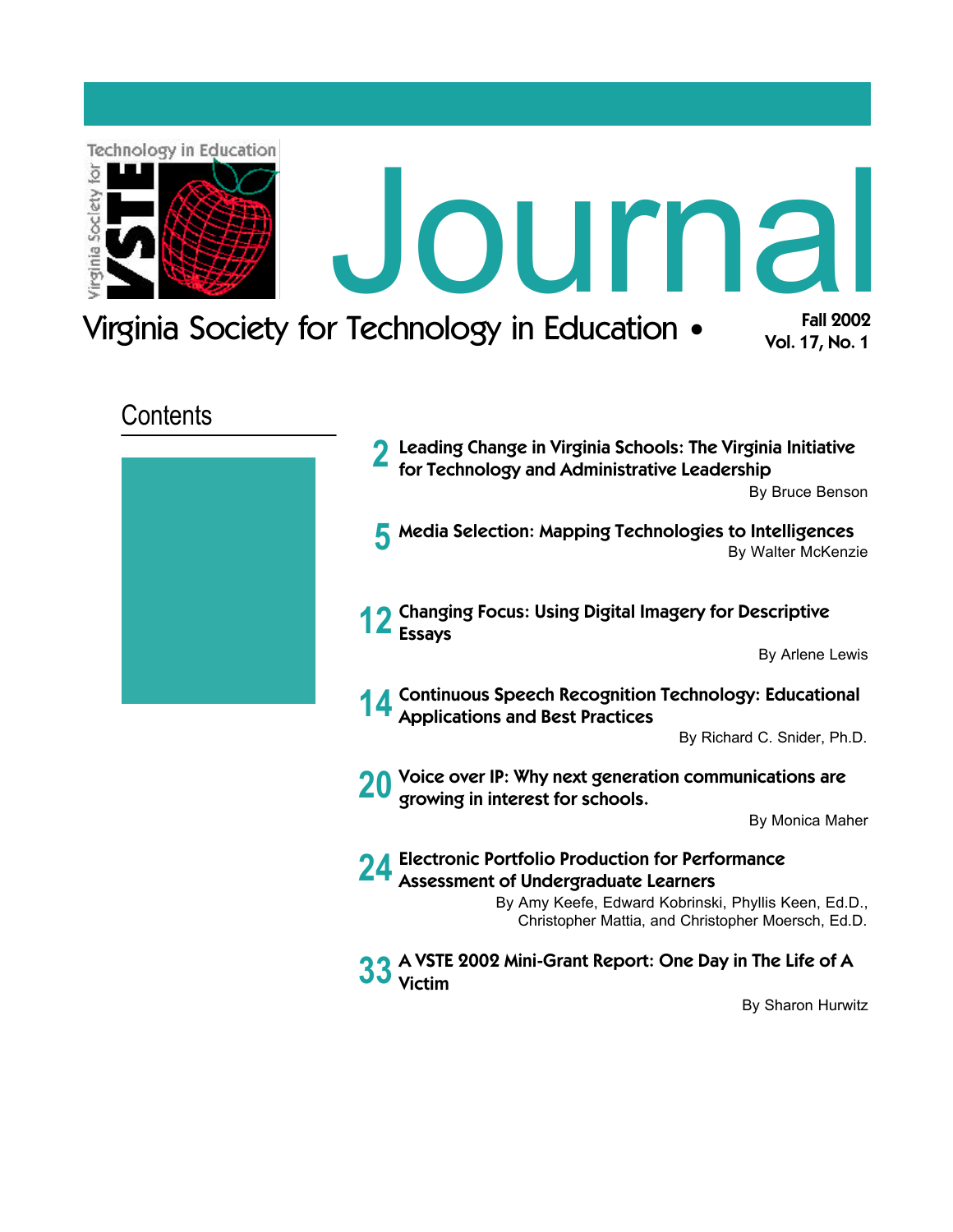<span id="page-1-0"></span>

[www.vste.org](http://www.vste.org)

The VSTE Journal is published by the Virginia Society for Technology in Education. Permission is granted to copy and distribute single articles from this publication for non-profit use with copyright notice.

Contents copyright © 2002, VSTE All rights reserved.

# Leading Change in Virginia Schools: The Virginia Initiative for Technology and Administrative Leadership

by *Bruce Benson, VSTE Journal Editor-at-Large*

demand for different kinds of skills and knowledge exists throughout<br>from diverse cultures and backgrounds, and to obtain goods and services in their daily demand for different kinds of skills and knowledge exists throughout society for citizens to be successful at work, to work with people lives. Students must develop more than basic literacy competencies to succeed in the 21st century.

Students need to be skilled in communication, publication, experimentation, problem solving, knowledge and concept construction, and the use of 21<sup>st</sup> century tools. School administrators must set expectations in their school communities that demonstrate a commitment to creating innovative, integrated, and technologically rich classrooms that help students develop these 21st century skills.

In Leading Change, John Kotter (1996) states the importance of distinguishing between management and leadership. Kotter defines management as a "set of processes that can keep a complicated system of people and technology running smoothly" and includes aspects of "planning, staffing, controlling, and problem solving." Kotter states that "leadership is a set of processes that creates organizations in the first place or adapts them to significantly changing circumstances. Leadership defines what the future should look like, aligns people with that vision, and inspires them to make it happen."

In the current era of high stakes testing and increased accountability for student performance, principals have clearly become instructional leaders. However, there is a need for additional leadership in the effective integration of instructional technology in our schools, a role that rests clearly with school administrators. School administrators must set expectations in the technology arena for teachers and students.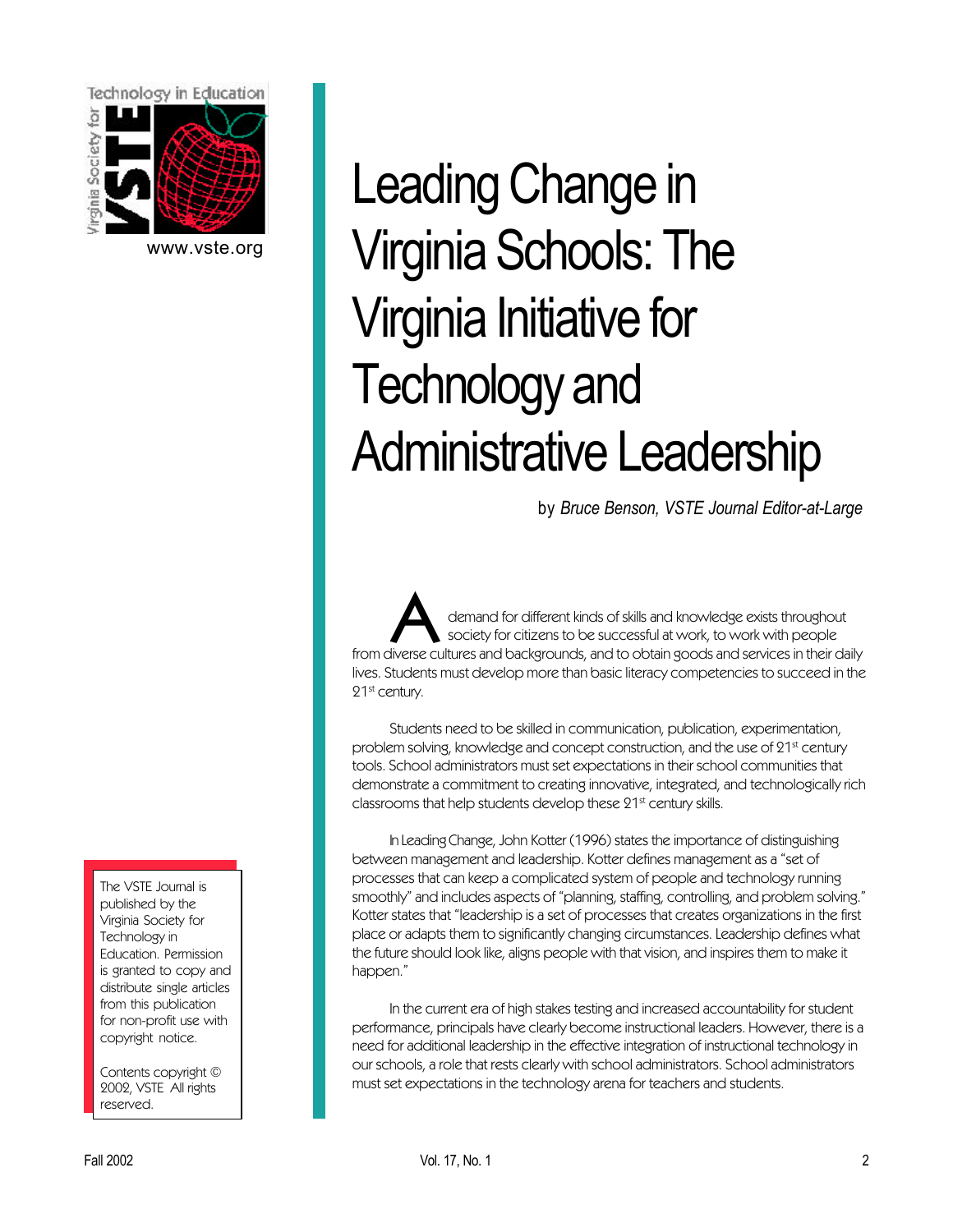

[www.vste.org](http://www.vste.org)

# Leading Change, continued

So what is it that principals need to know, understand, and be able to do related to technology in our schools? The Collaborative for Technology Standards for School Administrators (TSSA Collaborative) facilitated the development of a national consensus on what PK-12 administrators should know and be able to do in order to optimize the effective use of technology to enhance student learning and improve school management and operation. The TSSA Collaborative identified six areas of focus for administrators, including leadership and vision; learning and teaching; productivity and professional practice; support, management, and operations; assessment and evaluation; and social, legal and ethical issues [\(http://cnets.iste.org/tssa/\).](http://cnets.iste.org/tssa/)

However, developing standards and putting standards into practice is another matter. We are fortunate in Virginia to have an avenue to do just that. The Virginia Initiative for Technology and Administrative Leadership (VITAL) is that avenue. VITAL is an intense professional development leadership experience in the integration of technology best practices for principals and superintendents in Virginia. The initiative recognizes the need for Virginia's educational leaders to be given rich and relevant experiences that take advantage of the power of technology to support and improve teaching, learning, and leadership in Virginia's schools.

The goal of the VITAL is to provide engaging experiences that will allow administrators to be able to:

- Lead and manage systemic whole school change processes;
- Support effective professional development;
- Attain knowledge of technology and student learning;
- Be better able to lead the integration of technology into instruction to advance student learning;
- Create and maintain technology plans that reflect sound decision making and planning; and,
- Facilitate the effective integration of technology.

Participation in VITAL begins with a school division conducting a technologyneeds assessment. Once the assessment has been completed, a team including the lead trainer, superintendent, division principals, and project coordinators map out a professional development path to meet the needs of the division. To ensure relevance and long-term success, all professional development is built around principles of adult learning. In addition, VITAL professional development is geared specifically to address challenges faced by practicing Virginia administrators.

"VITAL is real training for the real job of integrating technology into every facet of school life, particularly instruction." Karen Marcus, Principal, Woodbrook Elementary School Albemarle County Public Schools, Va.

VITAL is funded in part by a grant from The Bill and Melinda Gates Foundation, with the Virginia Educational Technology Alliance (VETA) serving as the core fiscal agent. Developmental partners include the Virginia Department of Education, Virginia Tech, University of Virginia and the College of William and Mary. Upon completion of the program, participants receive a \$500 stipend, which may be used toward their choice of support technologies such as handheld computers, instructional software or classroom equipment.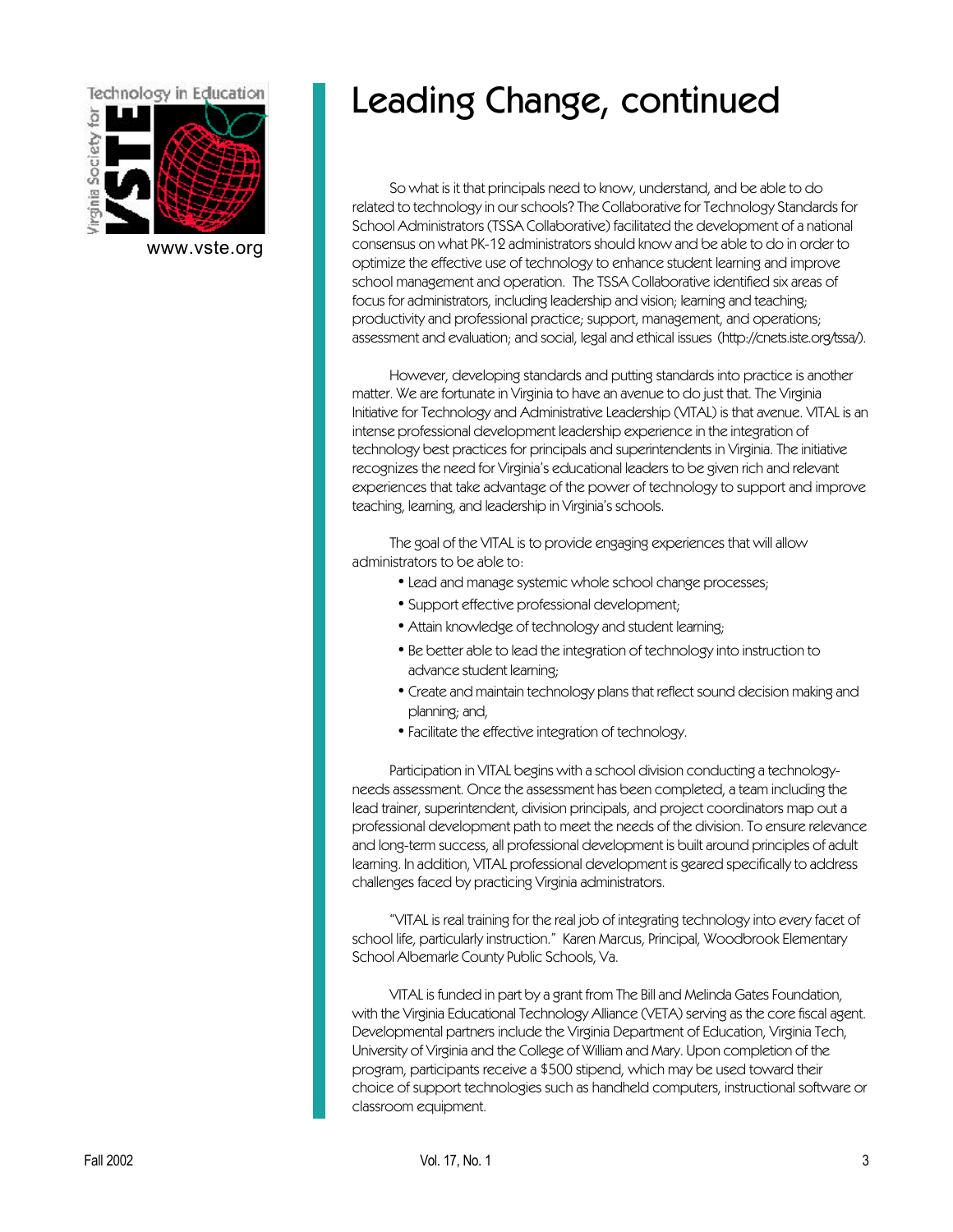

[www.vste.org](http://www.vste.org)

# Leading Change, continued

"[VITAL] is an excellent example of a staff development and support structure that provides administrators with the opportunity to build, and more effectively utilize, the technology skills necessary to be effective instructional leaders." Don Vale, Principal, Joseph P. Henley Middle School, Albemarle County Public Schools, Va.

Participation in VITAL is open to any practicing division superintendent or building level school principal in Virginia, including public and state-approved non-public schools or divisions. The division superintendent and principals must commit to completing the initial needs assessment, taking part in several days of professional development based on the identified needs, follow up support sessions, and carrying out to the best of his/her ability the goals identified in the program.

"This is my seventh year as an administrator in Albemarle County and I feel that I'm being challenged and stretched in ways that I have never experienced before and this is directly related to VITAL. I feel that I'm truly part of a professional inquiry based learning community where active participation and meaningful conversation takes place around issues of leadership that are crucial to what we value in Albemarle County." Michele Del Gallo, Principal, Crozet Elementary School, Albemarle County Public Schools, Va.

VITAL engages school leaders and provides a framework for learning experiences where participants learn to use technology in support of best practices in both instructional and administrative application. It is an excellent opportunity for school leaders in Virginia to define what the effective integration of technology in instructional and administrative practice looks like, develop strategies to align people with that vision, and inspire them to make it happen.

If you would like more information about participating in VITAL, visit the VITAL web site at [http://www.virginiaedleaders.org o](http://www.virginiaedleaders.org)r contact Chris O'Neal, Director of VITAL, at coneal@virginia.edu.

## References

Kotter, J. (1996). Leading change. Boston: Harvard Business School Press.

## About the Author

*Bruce Benson is the Director of Technology for Albemarle County Public Schools. He can be reached at: bbenson@albemarle.org.*

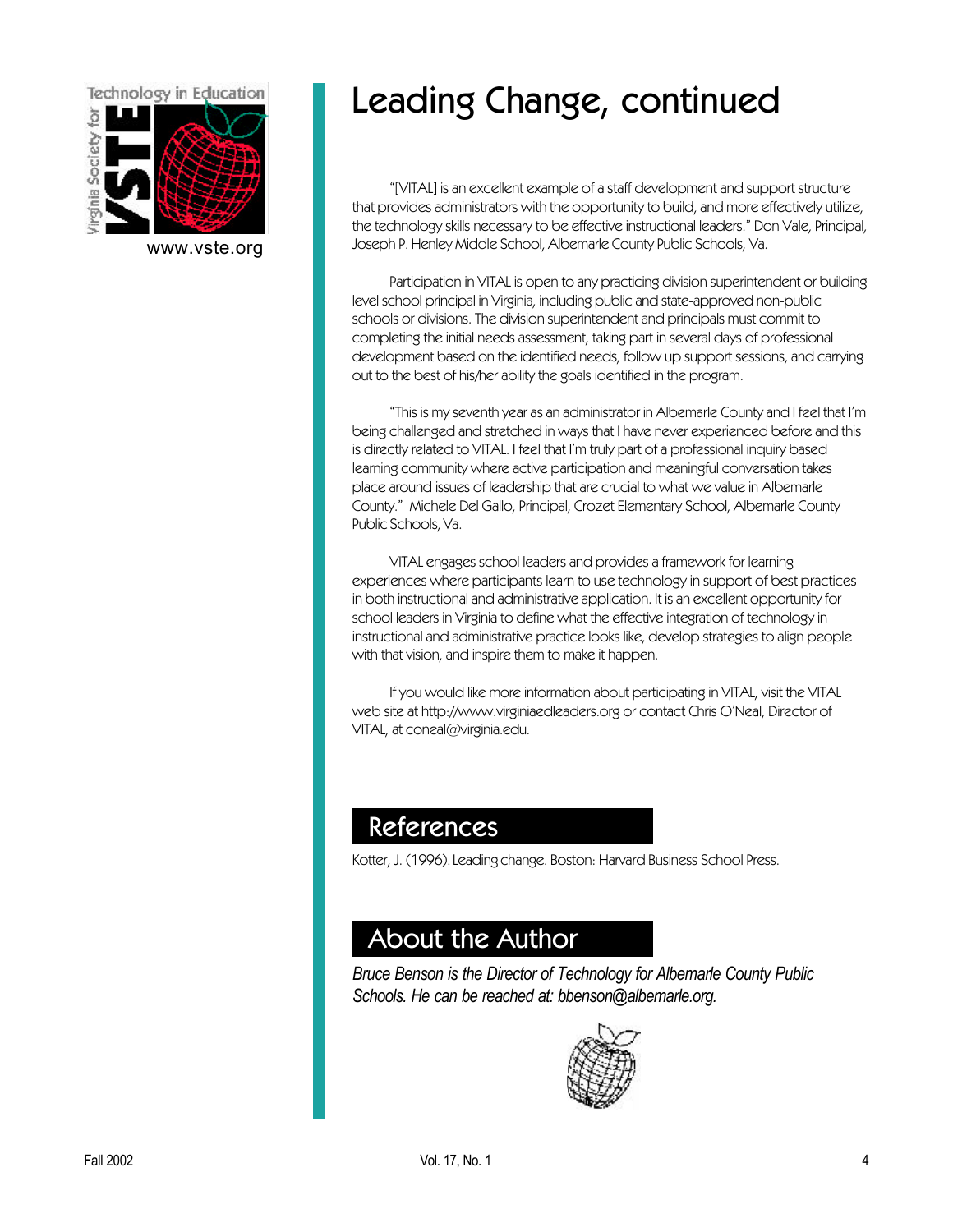<span id="page-4-0"></span>

[www.vste.org](http://www.vste.org)

# Media Selection: Mapping Technologies to Intelligences

by *Walter McKenzie*

I n the unfolding Information Age media dictates the delivery of all the data we encounter. From the time we rise in the morning until we retire each night, the ways we consume information help to shape our knowledge base and our decisions.

This article includes excerpts from Mr. McKenzie's book Multiple Intelligences and Instructional Technology: A Manual for Every Mind. Eugene, Oregon: ISTE,2002. Used with permission.

Yet people are not always conscious of each medium they encounter; mode of delivery seems to get lost in the mix as we are inundated by volumes of information in endless cycles. While it is easy to become

desensitized as consumers of information, as educators we are in a unique position to maximize media selection and get a handle on this explosion of information for our students. As McLuhan suggested prophetically, the medium may not only be the messenger, it may be the message.

When I am discussing the current state of technology with teachers around the country, it becomes clear that they feel bound by their access to technology, regardless of their situation. If a teacher has a television-computer setup, then that is what he or she will use in the classroom. On the other hand, if there is an LCD projector hooked up to a teacher demonstration station in a fully equipped lab, he or she will be more apt to use that set up. Teachers have always made the best of whatever they've got at hand. You can still easily find Apple IIe labs with filing cabinets full of 5" disks in use in school systems. Of course it's dated technology, but it's what we have to work with. Teachers make due.

Gardner's multiple intelligences theory challenges us to look beyond our available technologies and stay focused on the fact that we are teaching children rather than teaching information. As we become ever more aware of the paths to learning, we are even more in need of vehicles to accommodate all these different modalities in the classroom. Half a century ago this would have been an even more daunting task. But in the Information Age, we have technologies evolving, even as we speak, that hold new promise to reach all learners.

This is an incredible opportunity for educators, as the impact of brain research and technology together support our conviction that all children can be successful. The question we must ask ourselves is not about access but appropriate use of technology. Certainly we have more choices today, but how do we discern media that are most appropriate for a given learning task? When it comes to technology,

The VSTE Journal is published by the Virginia Society for Technology in Education. Permission is granted to copy and distribute single articles from this publication for non-profit use with copyright notice.

Contents copyright © 2002, VSTE All rights reserved.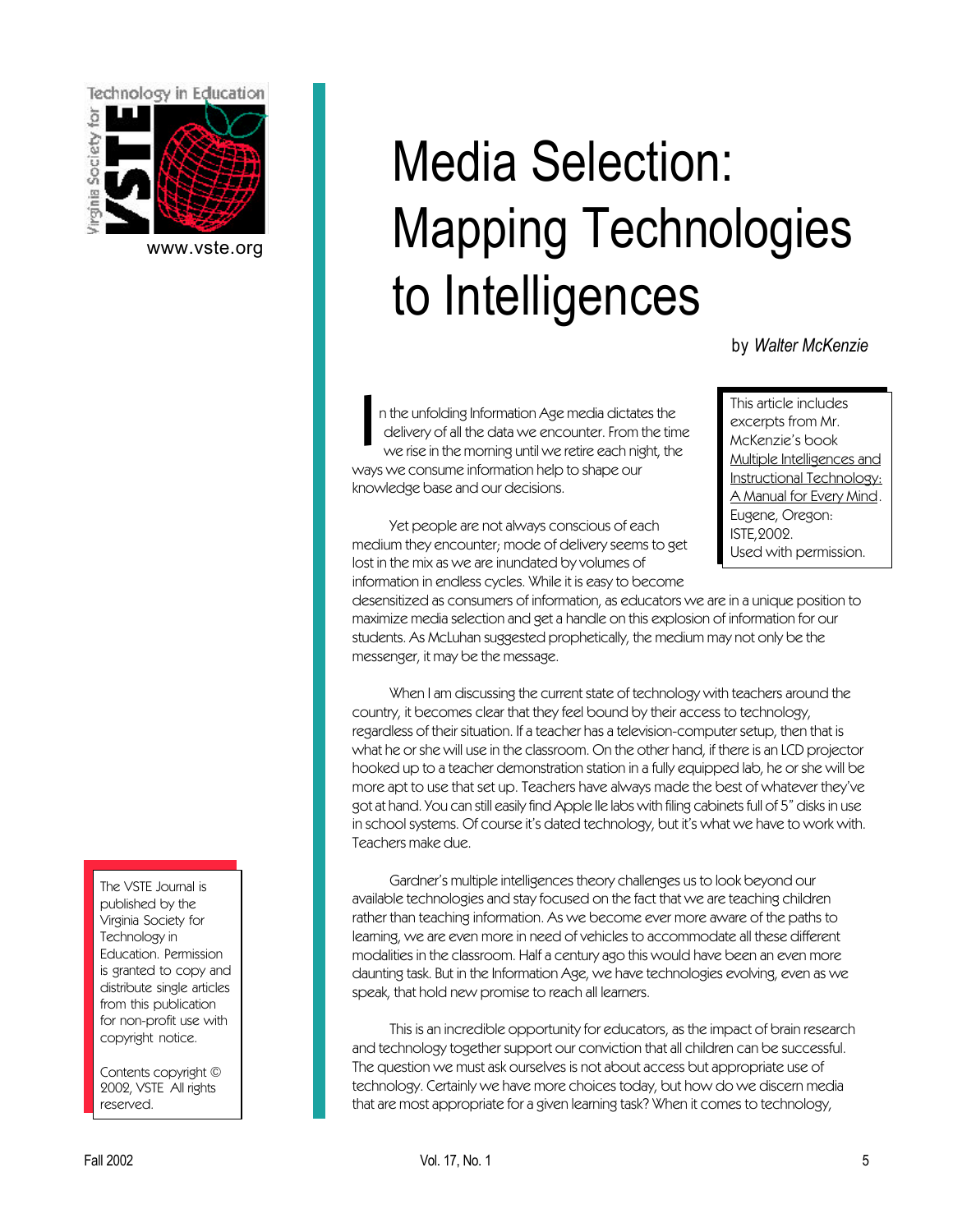

[www.vste.org](http://www.vste.org)

# Media Selection, continued

media selection is a critical piece in the instructional design process. Unfortunately in this age of media saturation, media selection is often overlooked when imple1menting a lesson in the classroom.

What is the first step in proper media selection? Like all good instruction, the learner must always come first. What knowledge base do they bring to this lesson? Is it introductory, guided practice or remediation? What technology skills are they proficient in and what do they need to learn? Also, what intelligence strengths do they possess and which intelligences need to be further developed? All of these questions help to tailor the lesson to meet students at a level at which they are ready to learn.

With the student piece in place, the learning objective is the next consideration in media selection. Is the objective appropriate? What do you expect learners to be able to do by the end of this lesson? How can you structure the lesson to make this possible? How will you be able to measure student success in accomplishing this? In answering these questions, you come a step closer to identifying appropriate technologies for your lesson.

Before looking to the technologies to which you have access, though, it is important to next look at the intelligences you wish to target in supporting your students to meet the stated objective. Considering the learner and the lesson objective, which intelligence or intelligences should you target to make the lesson a success? And once you have answered this question, which technologies best accommodate these intelligences? These questions will help you lock in the technology or technologies that are appropriate for your lesson.

### The process flows accordingly:

Learner  $\triangleright$  Objective  $\triangleright$  Intelligences  $\triangleright$  Technology

By considering instructional design factors in this order, you can successfully select appropriate media for any lesson in your classroom. Considering the learner and objective will be second nature to most teachers. But how do we consider the intelligences with regard to technology?

It is tempting to select the technology you want to use and then make it "fit" the intelligences. However, does that process truly help you identify appropriate strategies, or is it simply going through the motions of justifying your personal preferences? Rather, start with your knowledge of intelligences and consider which media will naturally support them. The table on page 7 summarizes examples.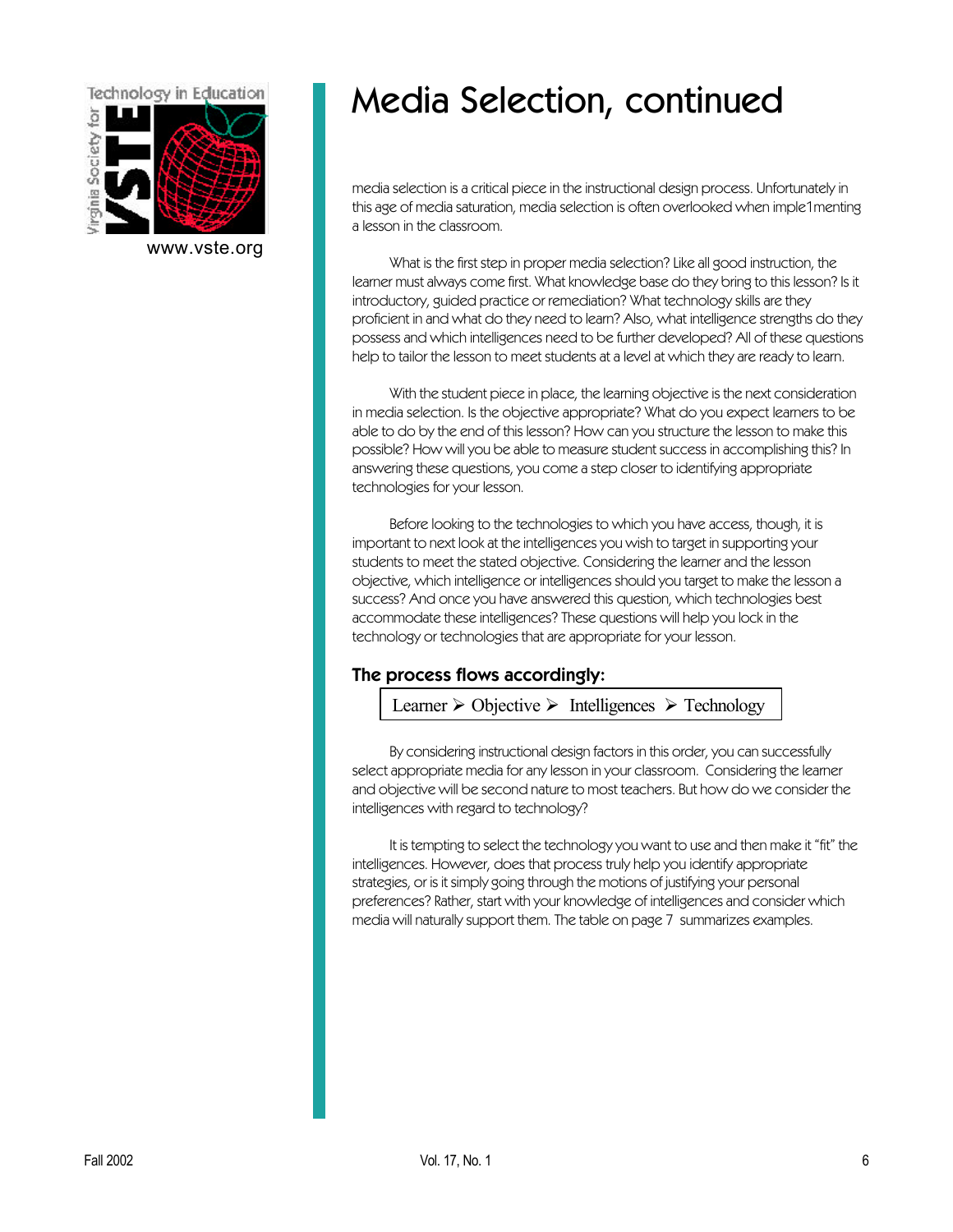

[www.vste.org](http://www.vste.org)

# Media Selection, continued

| <b>Intelligence</b>       | <b>Technologies</b>                                                                                                                                                                                                                                                           |
|---------------------------|-------------------------------------------------------------------------------------------------------------------------------------------------------------------------------------------------------------------------------------------------------------------------------|
| Verbal/Linguistic         | Textbook, pencil, worksheet,<br>newspaper, magazine, word processing,<br>electronic mail, desktop publishing, web-<br>based publishing, keyboard, speech<br>recognition devices, text bridges                                                                                 |
| Logical/Mathematical      | Lecture, cuisenaire rods, unifix cubes,<br>tangrams, measuring cups, measuring<br>scales, ruler/yardstick, slide rule, graphing<br>calculators, spreadsheet, search engine,<br>directory, FTP clients, gophers,<br>webquests, problem solving tasks,<br>programming languages |
| <b>Visual/Spatial</b>     | Overhead projector, television, video,<br>picture books, art supplies, chalkboard,<br>dry erase board, slide shows, charting<br>and graphing, monitor, digital camera/<br>camcorder, scanner graphics editor, html<br>editor, digital animation/movies                        |
| <b>Bodily/Kinesthetic</b> | Construction tools, kitchen utensils screw,<br>lever, wheel and axle, inclined plane,<br>pulley, wedge, physical education<br>equipment, manipulative materials,<br>mouse, joystick, simulations that require<br>eye-hand coordination, assistive<br>technologies             |
| Musical/Rhythmic          | Pattern blocks, puzzles, musical<br>instruments, phonograph, headphones,<br>tape player/recorder, digital sounds,<br>online pattern games, multimedia<br>presentations, speakers, CD ROM disks,<br>CD ROM player                                                              |
|                           | Continued, page 8                                                                                                                                                                                                                                                             |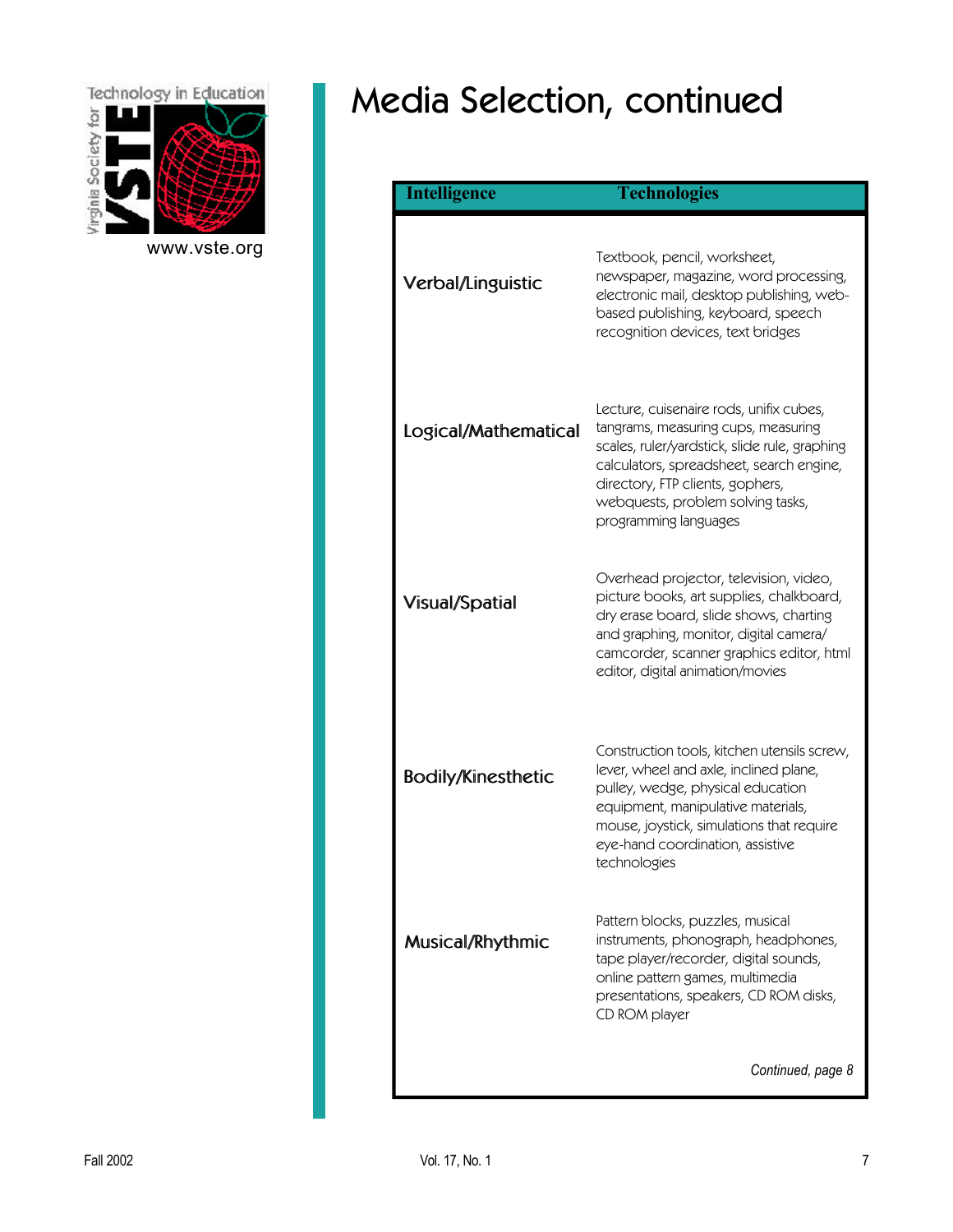

[www.vste.org](http://www.vste.org)

# Media Selection, continued

| <b>Intelligence</b>   | <b>Technologies</b>                                                                                                                                                                                                       |
|-----------------------|---------------------------------------------------------------------------------------------------------------------------------------------------------------------------------------------------------------------------|
| Intrapersonal         | Journals, diaries, surveys, voting<br>machines, learning centers, children's<br>literature, class debate, real time<br>projects, online surveys, online forms,<br>digital portfolios with self-assessments                |
| Interpersonal         | Class discussion, post-it notes, greeting<br>cards, laboratory, telephone, walkie-<br>talkie, intercom, board games, costumes,<br>collaborative projects, chat, message<br>boards, instant messenger                      |
| <b>Naturalist</b>     | Magnifying glass, microscope, telescope,<br>bug box, scrap book, sandwich bag,<br>plastic container, database, laserdisc,<br>floppy drive, file manager, semantic<br>mapping tools                                        |
| <b>Existentialist</b> | Art replica, planetarium, stage drama,<br>classic literature, classic philosophy,<br>symbols of world religions, virtual<br>communities, virtual art exhibits, virtual<br>field trips, MUDs, virtual reality, simulations |

Let's take a closer look at each intelligence and the media that will offer appropriate support. Always well accommodated in the classroom, the verbal/ linguistic intelligence can be even more effectively used through modern technologies. Set aside the traditional textbook, pencil, and paper and consider the ways word processing promotes not only composition but also editing and revising in ways that streamline the Writer's Workshop approach. Desktop publishing and web-based publishing take this idea to new levels of efficacy as students can see their work celebrated within the classroom and beyond in the "virtual" world. Electronic mail is a wonderful way to promote verbal/linguistic learning, as students are prompted to inquire of and respond to correspondents through written text.

The logical/mathematical intelligence is promoted through activities that stimulate reasoning. It can include a traditional lecture, analyzing data through a spreadsheet, conducting queries using a search engine or directory, participating in the problem solving process of a WebQuest, and even mastering a programming language or a networked system of computers.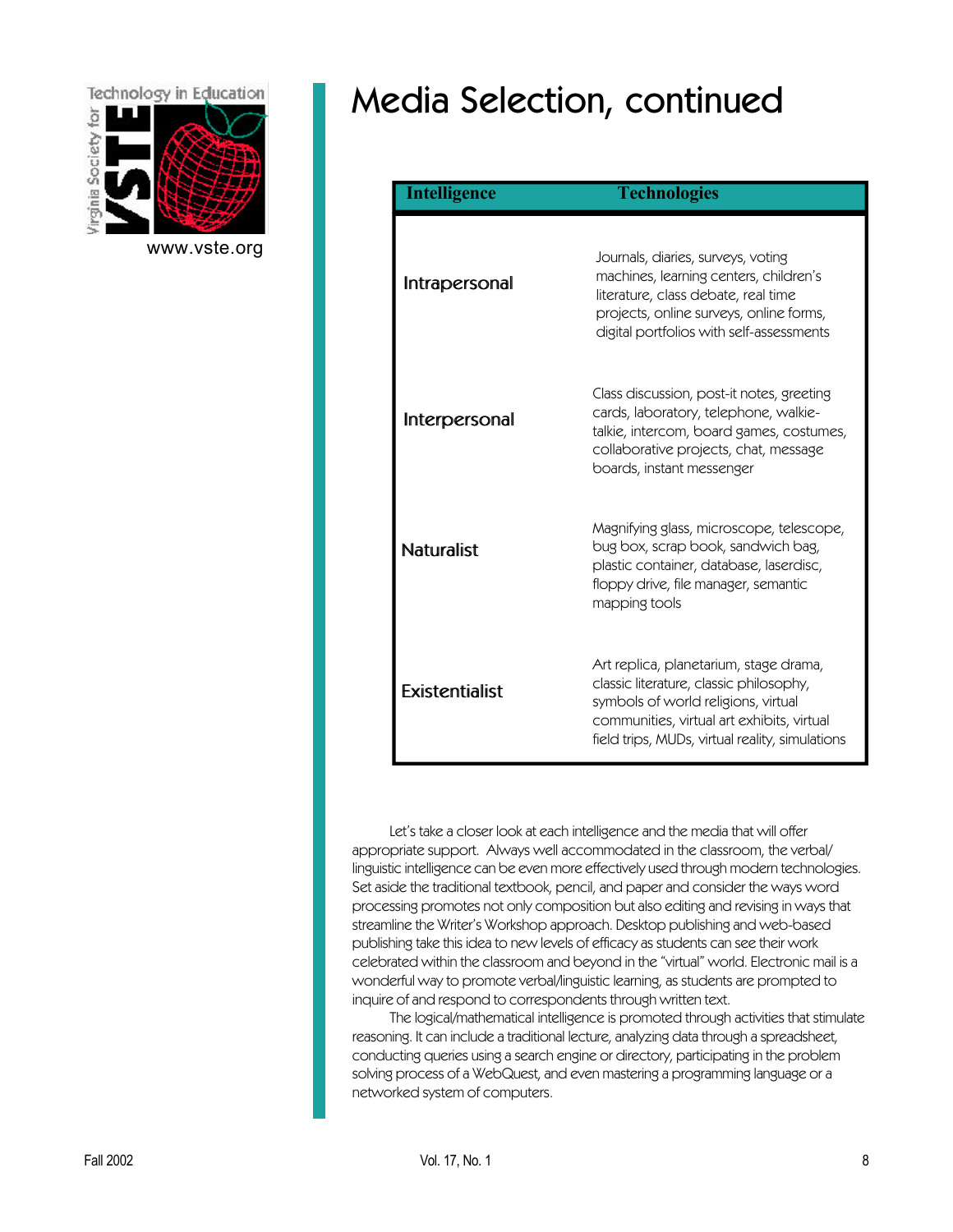

[www.vste.org](http://www.vste.org)

# Media Selection, continued

The visual/spatial intelligence especially benefits from technology in modern education because there are so many new ways to stimulate this path to learning. While the overhead projector, slide projector and TV/VCR have been around for thirty years or more, the use of digital slide shows is a newer way to create, manipulate and present learning in the classroom. Charting and graphing has been made so much easier from the days gone by through all kinds of applications (word processors, draw/paint programs, spreadsheets, databases), and graphic editors allow us to manipulate any image to meet our needs. Throw in the possibilities for website design and construction and the recent advances in digital animation and movies and you can easily see why the visual/spatial intelligence is so aptly supported by technology.

The bodily/kinesthetic intelligence is stimulated by physical interaction with one's environment. When used in instruction, students who manipulate materials can develop a greater understanding of skills and concepts. Diagramming on the board, sorting manipulative materials by attributes, participating in a group simulation, or using an adaptive switch in order to input responses into a computer are all examples of how the bodily/kinesthetic intelligence can be accommodated.

The musical/rhythmical intelligence is the intelligence of patterns. It is accommodated in a variety of ways via technology. For example, using the tape recorder in a listening center with books to follow along prompts the use of this intelligence. Incorporating digital sounds into a multimedia presentation also accommodates this path to learning. Playing online pattern games like Mastermind and Concentration can be very musical/rhythmical. Even looking for visual patterns in the classroom or the schoolyard fosters musical/rhythmical thinking.

The intrapersonal intelligence is stimulated through activities that bring feelings, values and attitudes into play. For example, conducting a class debate on an environmental issue, following a real time expedition through uncharted islands, completing online surveys on an issue being studied in the classroom, completing an online form as a facilitating event for a unit of study, or evaluating one's own digital portfolio full of work from a semester or marking period are all ways to nurture the intrapersonal intelligence.

The interpersonal intelligence can be accommodated through class discussion on relevant topics, collaborative projects that enrich and extend the curriculum, synchronous chat between groups of students or with experts, participation in newsgroups on an assigned topic, and even mailing lists that allow multiple classes to all share ideas and experiences asynchronously.

Organizing and making sense of information in categories and hierarchies stimulates the naturalist intelligence. Creating a database to sort and search through data is a wonderful naturalist exercise. Using a laserdisc on weather is an effective way to share scientific phenomena in the classroom. More than any other activity though, semantic mapping is decidedly the most naturalist. Consider the use of the software application "Inspiration" in visually mapping out understandings of facts and concepts and how it allows the learner to manipulate ideas.

The existential intelligence is stimulated through learning experiences that reinforce one's sense of the "big picture" of learning. Newspapers, magazines and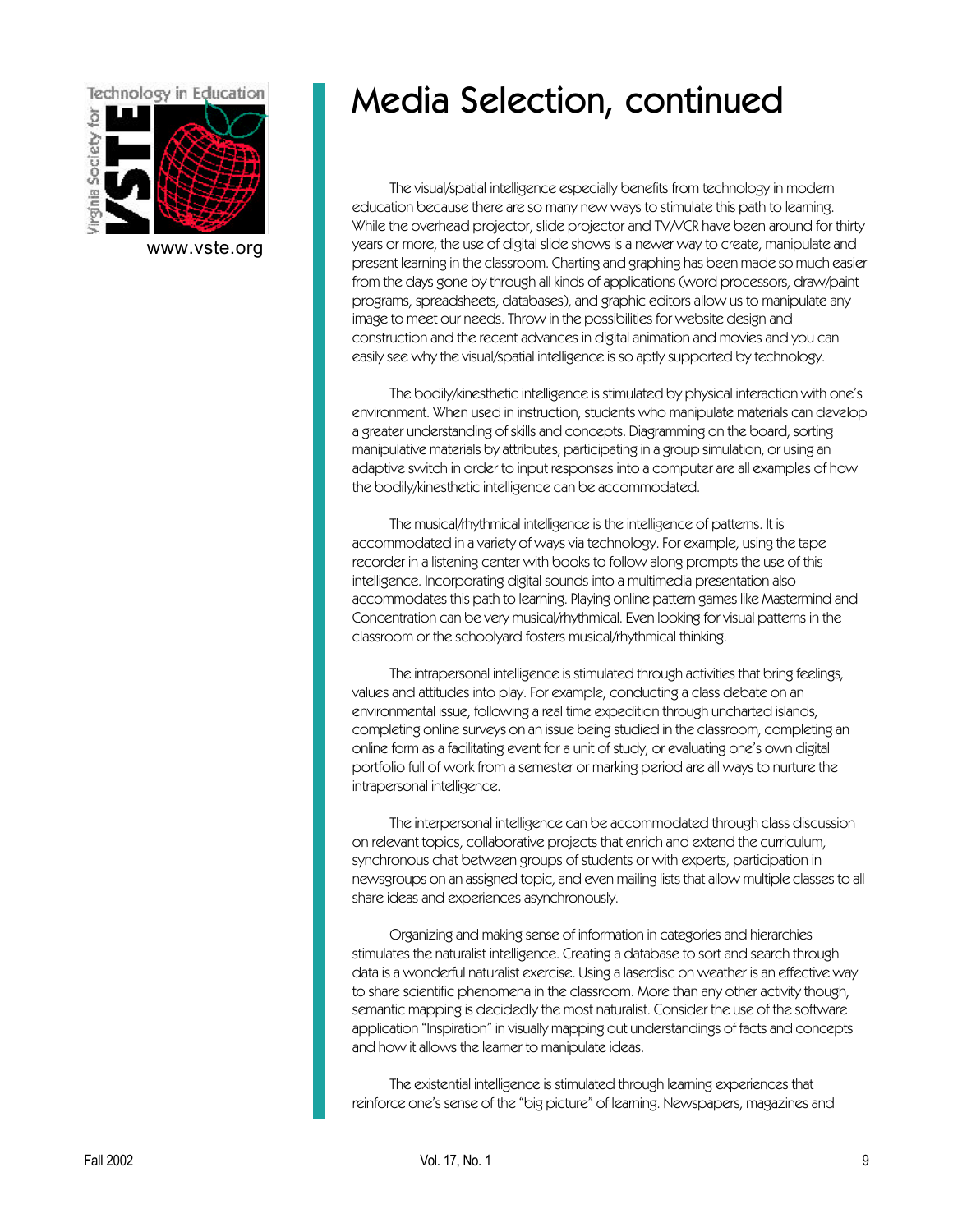

[www.vste.org](http://www.vste.org)

# Media Selection, continued

virtual communities all help students feel like they belong to something larger than their family or classroom. Virtual art experiences and field trips help students to vicariously experience beauty and awe as it exists in the world far beyond the classroom. Even online interaction with significant people through interviews and archives can promote the use of the existential intelligence.

The one caveat that has to be made here is that applications are not so neatly categorized by intelligences. Even though an HTML editing program like DreamWeaver seems to be a visual tool at first glance, consider the intra- and interpersonal dynamics that come into play as a website is formed. Or then again, the listening center described above might actually be construed as a verbal/linguistic activity rather than a musical/rhythmic task. In fact, it is both. My point is this: the only way to determine the intelligences a technology stimulates is to look at the task the technology is being used to accomplish. The technology itself is not a goal for instruction; it is merely a tool to help you accomplish that goal. It is in the process of instruction identified by a learning objective that we see the true nature of any technology and its relationship to the intelligences.

Dr. Sheryl Asen has identified ten criteria to guide incorporating technology into instruction. By using these criteria to plan for and evaluate the use of a technology, we can determine how well the technology supports educationally sound instruction.

- 1. Students are involved in tasks that are broad in scope and challenging. Activities should span a range of related, intellectually demanding experiences that are not divided into fragmented tasks. (existentialist)
- 2. Students, rather than the teacher, have control over the learning. The teacher serves as more of a guide, coach, and resource rather than a supervisor or administrator. (intrapersonal)
- 3. Students work collaboratively and cooperatively. Learning tasks should not be accomplished in social isolation. (interpersonal, kinesthetic)
- 4. Students practice and apply communication skills during learning. Learning tasks should promote questioning, discussion, and interaction. (verbal/ linguistic)
- 5. Students participate in varied learning tasks. This includes both variations in the format of the activities and in their objectives. (musical/rhythmic, kinesthetic)
- 6. Students have opportunities to address learning tasks in different ways. Different approaches to a presented activity can be explored. (naturalist)
- 7. Students learn and apply higher order thinking skills through problem solving tasks and reflection. Activities do more than ask students to recall rote facts, terms and definitions. (logical/mathematical)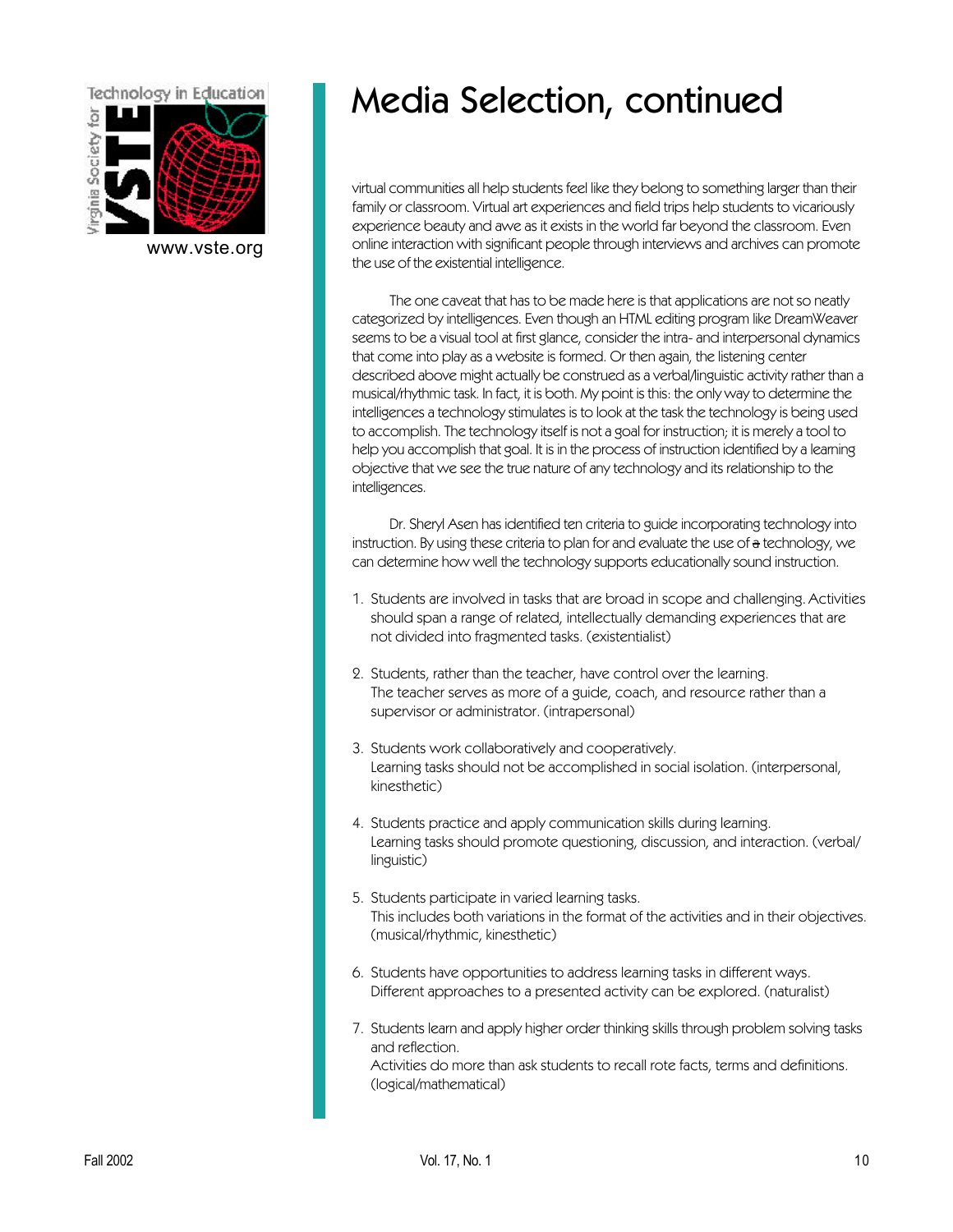

[www.vste.org](http://www.vste.org)

# Media Selection, continued

- 8. Students are encouraged to offer varied solutions to a given problem. Reasoned answers and appropriate products are not limited to pre-set responses. All justifiable and fitting answers and products are accepted. (visual/spatial)
- 9. Students are encouraged to contribute personal ideas and experience to the learning task. Student input into the learning process is valid and valued. (intrapersonal)
- 10.Students are intrinsically motivated by the prescribed learning tasks. Accomplishing the task is rewarding on its own merits regardless of the technologies being used. (existentialist)

Note how well Asen's criteria match with Gardner's intelligences. From the objective to the assessment and every step in between, multiple intelligences can help teachers to expand their repertoire of instructional strategies and balance their selection of resources and materials, including technology.

By taking the intelligences into consideration, teachers can more effectively make use of the technologies they have at their disposal for instruction. The key is to place consideration of the intelligences into the media selection process after the learner and objective but before actually considering your technology options. In this way, teachers can avoid allowing technology to dictate their instructional choices and put it in its proper place in instruction: as a delivery vehicle for content, concepts and skills.

## References

- Asen, S. (1992). Teaching and Learning with Technology. Alexandria, Virginia: Association for Supervision and Curriculum Development.
- Gardner, H. (1999). The Disciplined Mind. New York: Simon & Schuster.
- Gardner, H. (1983). Frames of Mind. New York: Basic Books.
- Gardner, H. (1999). Intelligence Reframed. New York: Basic Books.
- Gardner, H. (1991). Multiple Intelligences: Theory into Practice. New York: Basic Books.
- Gardner, H. (1991). The Unschooled Mind: How Children Think and How Schools Should Teach. New York: Basic Books.
- McLuhan, M. (1964) Understanding Media: The Extensions of Man Cambridge: The MIT Press.

## About the Author

*Walter McKenzie is an instructional technology coordinator for the Arlington Public Schools. He can be reached at waltermckenzie@yahoo.com.*

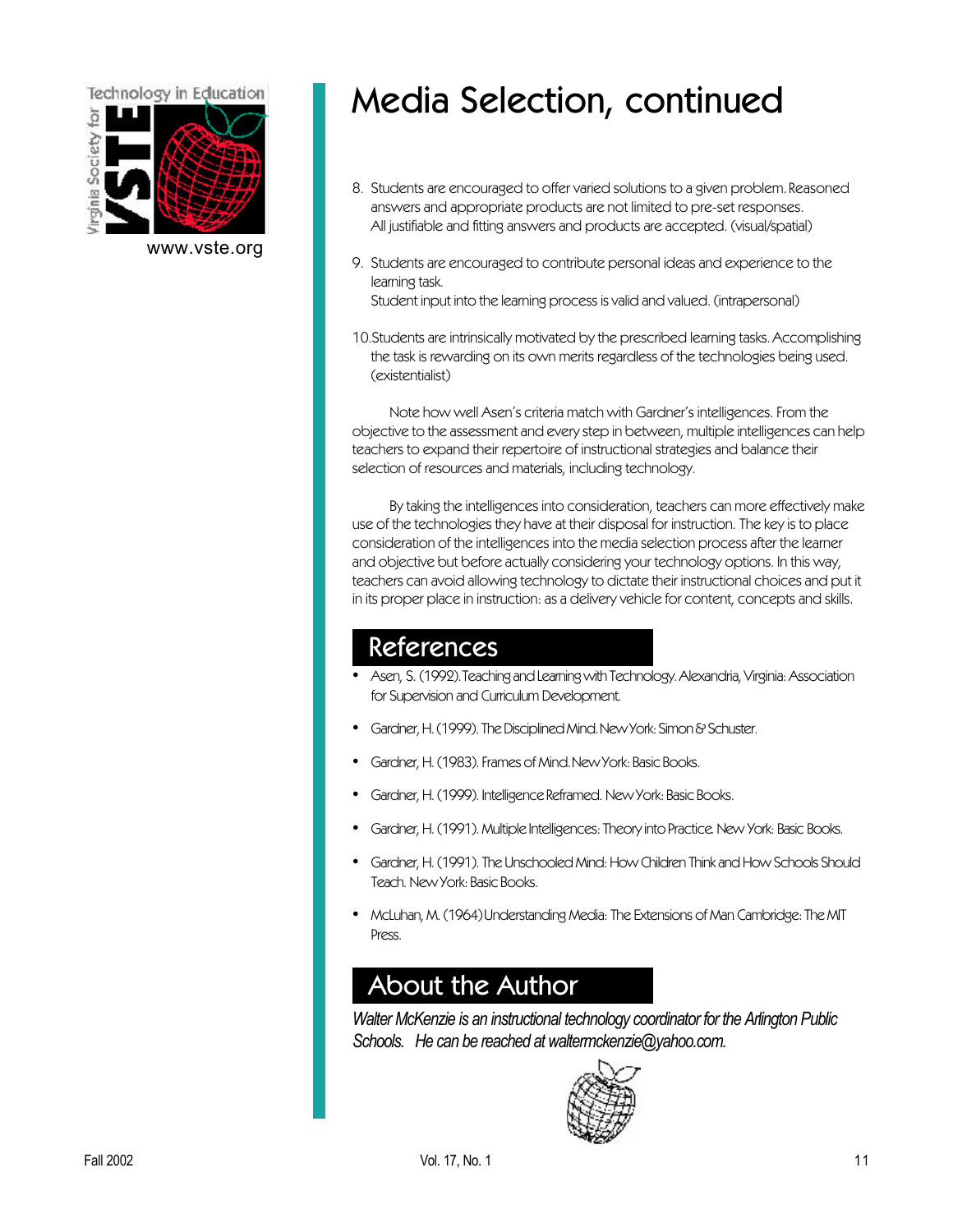<span id="page-11-0"></span>

[www.vste.org](http://www.vste.org)

# Using Digitial Imagery for Descriptive Essays

Changing Focus:

*by Arlene Lewis*

M ost English teachers are well aware that a word processing program is an effective tool for revision, but editing can also be done with paper and pencil. This writing assignment made use of some of the unique features of word processing programs, allowing students to make alterations that could only be accomplished using a computer.

The descriptive essay is a stock feature of most English curricula. Because I wanted my high school juniors to be challenged with more than the usual tasks of describing their bedrooms or their favorite vacation spots, I decided to couple digital photography with their writing. We started by reading descriptive essays to better understand that a descriptive essay, like all essays, has a purpose and a focus. Next, we discussed what kinds of photographs would inspire a rich description. Although we would be staying on school property, it was springtime, so the possibilities were endless. To avoid the entire class wandering about outside searching for the perfect photograph, students completed index cards with brief descriptions of the kinds of scenes or objects they wanted to describe.

For example, some students wanted to take pictures of the parking lot while others preferred the flowering bushes in front of the school. Each card was numbered to correspond to the student's turn using the camera. (If multiple cameras are available, the entire process can be streamlined considerably.) Students knew exactly where they wanted to go and what they wanted to photograph before they ever left the classroom.

Before class, I borrowed a Sony MVC-FD71 digital camera from our school library, making sure that the camera was fully charged by checking the display that appears after the camera is switched on. It indicates the number of minutes of use remaining in the camera. I then inserted a blank 3.5-inch disk into the disk drive of the camera. Using the default setting for standard quality, I could store 25-40 pictures on one disk.

Once the class assembled outside, I demonstrated how to use the camera. One rule that I emphasized was that they must immediately put the strap of the camera around their necks upon receiving the camera. I didn't want any of my students being liable for the expense of repairing or replacing the school camera when it was accidentally dropped. Then I showed them how to use the camera's telephoto and wide-angle features by pressing a button on top of the camera. Digital cameras tend to be very sensitive to any kind of movement by the operator. To steady their grip on the camera, I recommended that once they were focused and ready to take a picture, they breathe in and hold as they **firmly** pressed down the "Record" button. Once the camera display showed the word

The VSTE Journal is published by the Virginia Society for Technology in Education. Permission is granted to copy and distribute single articles from this publication for non-profit use with copyright notice.

Contents copyright © 2002, VSTE All rights reserved.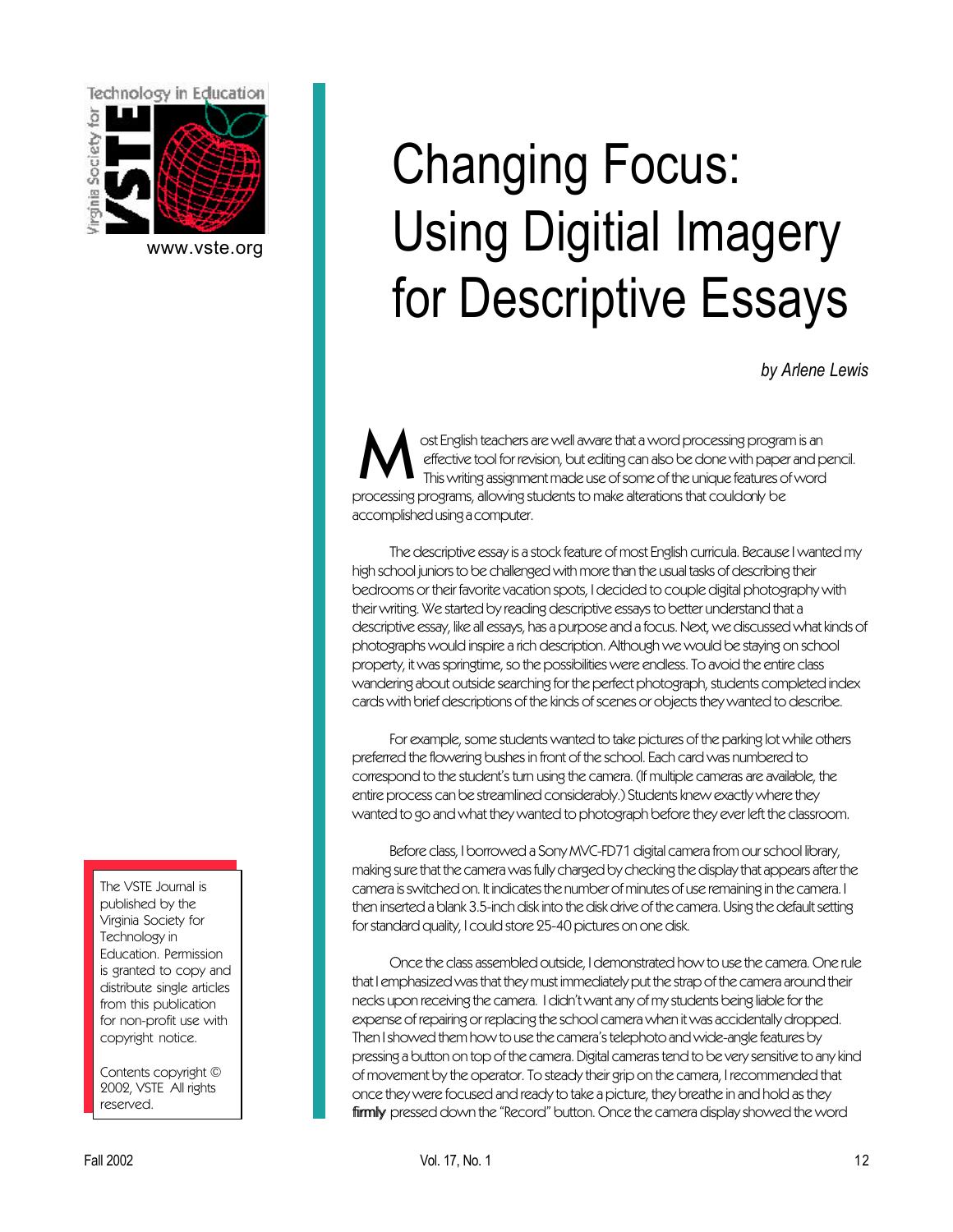

[www.vste.org](http://www.vste.org)

## Changing Focus, continued

"Recording," the picture would be in the camera's memory file and they could relax.

Even though students had pre-selected the scenes they wanted to record, there were still some "surprises" outdoors, like the bird that alighted on the flagpole, which gave students a totally new subject for their essays. While students waited for their turns with the camera, they recorded their observations of nature in their journals every five minutes, noting any changes in the scenery. These observations provided descriptive details that could later be used to enhance their essays.

When students returned to the classroom, they began to consider what would be the focal point of their compositions. We discussed the difference between a narrow and broad focus. For example, their essays could have a very narrow focus, such as a single flower on a bush. Still within a narrow focus, they could concentrate on the entire flowering bush. Widening the focus, they could describe the bush as a part of the whole front landscape of the building. Broader yet would be a description of the bush as part of a spring scene in Leesburg, Va. Finally, from the broadest perspective, the bush would be a rather minor detail in the entire panorama of the spring season.

Before going to the computer lab, I copied the files from the digital camera disk to a folder on the shared network drive. Because I knew the exact order of students using the camera from the index cards they filled out, it was easy for me to rename each numbered JPG file with the student's name.

When students entered the lab, they were instructed to go to Microsoft Word and then to "Insert Picture" from the "File" menu. Next, they opened the appropriate folder in the shared network drive and then opened their specific file to see the picture they took. Once students inserted their photographs from the file into a new Word document, they could use the photo editing toolbar to crop their pictures and literally narrow the focus of their compositions. The photograph became just the flower, not the whole bush, if that were the main subject of the description. They could also physically change the focus or perspective of the essay by using the same tool bar to lighten or darken the images. Some students, in fact, omitted all color and presented a rather dismal picture of spring in Leesburg. The use of the toolbar to reconfigure their photographs meant students could "match" the picture to the desired effect and theme of their essays. They typed their descriptive essays just below where they had inserted their pictures. The photographs became an integral part of their essays and students could take pride in two creations, the image and the accompanying text.

## About the Author

*Arlene Lewis is an English teacher at Loudoun County High School in Leesburg, Va. She can be reached at: ahlewis@anent.com.*

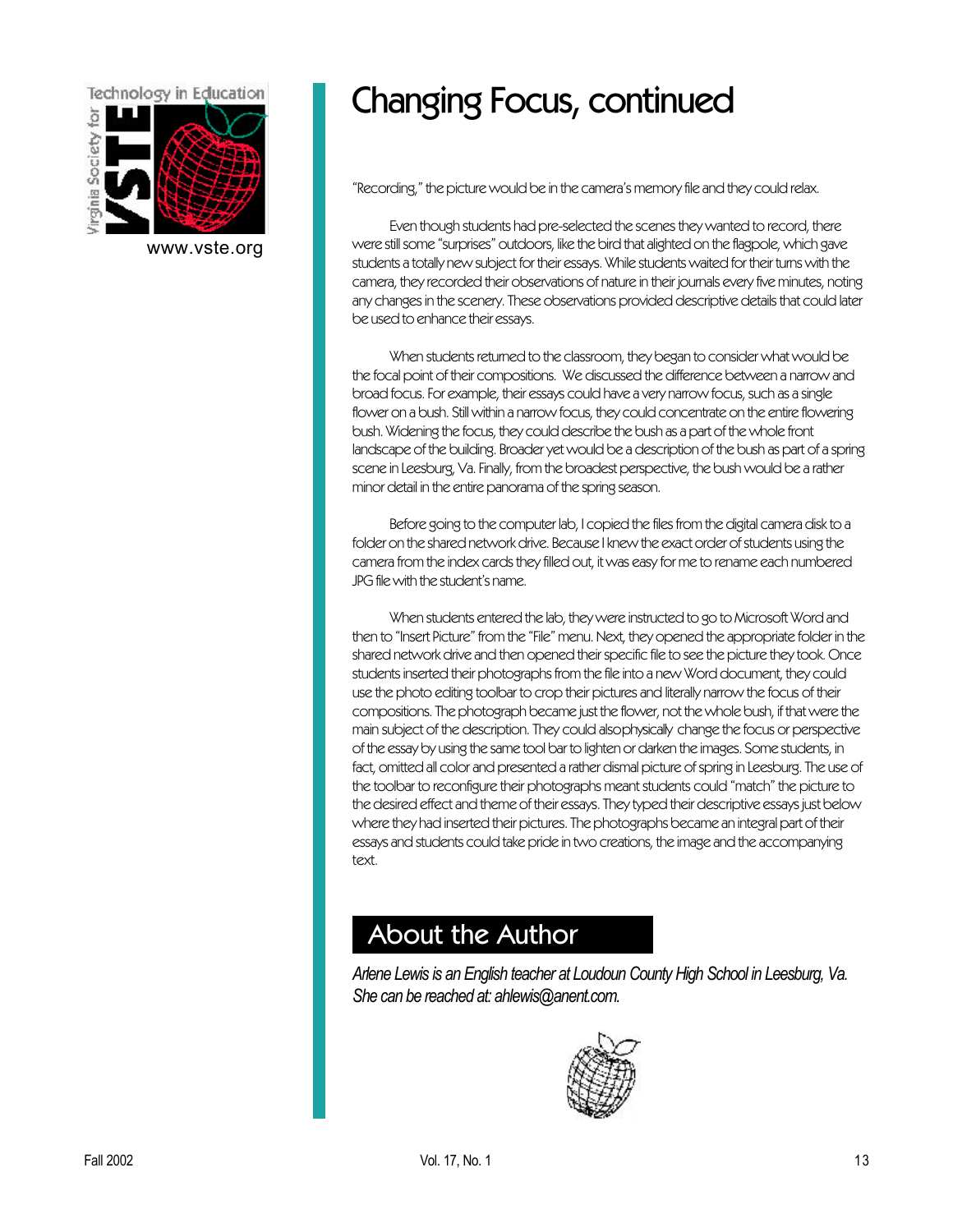<span id="page-13-0"></span>

[www.vste.org](http://www.vste.org)

The VSTE Journal is published by the Virginia Society for Technology in Education. Permission is granted to copy and distribute single articles from this publication for non-profit use with copyright notice.

Contents copyright © 2002, VSTE All rights reserved.

# Continuous Speech Recognition Technology: Educational Applications and Best Practices

*by Richard C. Snider, Ph.D.*

T here are a growing number of articles exploring the effectiveness of speech recognition technology in helping students with learning disabilities compensate for written language difficulties. Despite the potential advantages of this technology in supporting students with learning disabilities, little effort has been made to look at the software and suggest best practices for the utilization of speech recognition in the classroom.

The purpose of this article is to introduce speech recognition technology, provide a brief overview of the literature involving speech recognition and individuals with learning disabilities, and then offer several practical suggestions for getting started with speech recognition technology in the classroom.

### Introduction to Speech Recognition Technology

Speech recognition is the ability of a computer and program to recognize and carry out voice commands or take dictation. Using speech recognition software, users can tell computers to execute commands and dictate text directly into a word processor on a computer.

In general, speech recognition software used for dictation involves the process of the user speaking into a microphone, the computer processing the spoken words through a sound card, the software analyzing the sounds and matching them against a template, and the matched words appearing as text in a word processor (Raskind, 1993). Some modern speech recognition systems can be used immediately, but most actually learn the characteristics of each person's voice over time, resulting in increased accuracy the more the system is used.

### **Discrete Speech**

Throughout the early to mid-1990s, all marketed speech recognition systems relied on discrete speech technology. Using this technology, users were required to pause between words during dictation. These systems were classified as speaker-dependent, which means that each user had to train the system to recognize his or her dictated speech. The training consisted of users reading selected text passages and took anywhere from one to three hours to complete (Cavalier & Ferretti, 1996).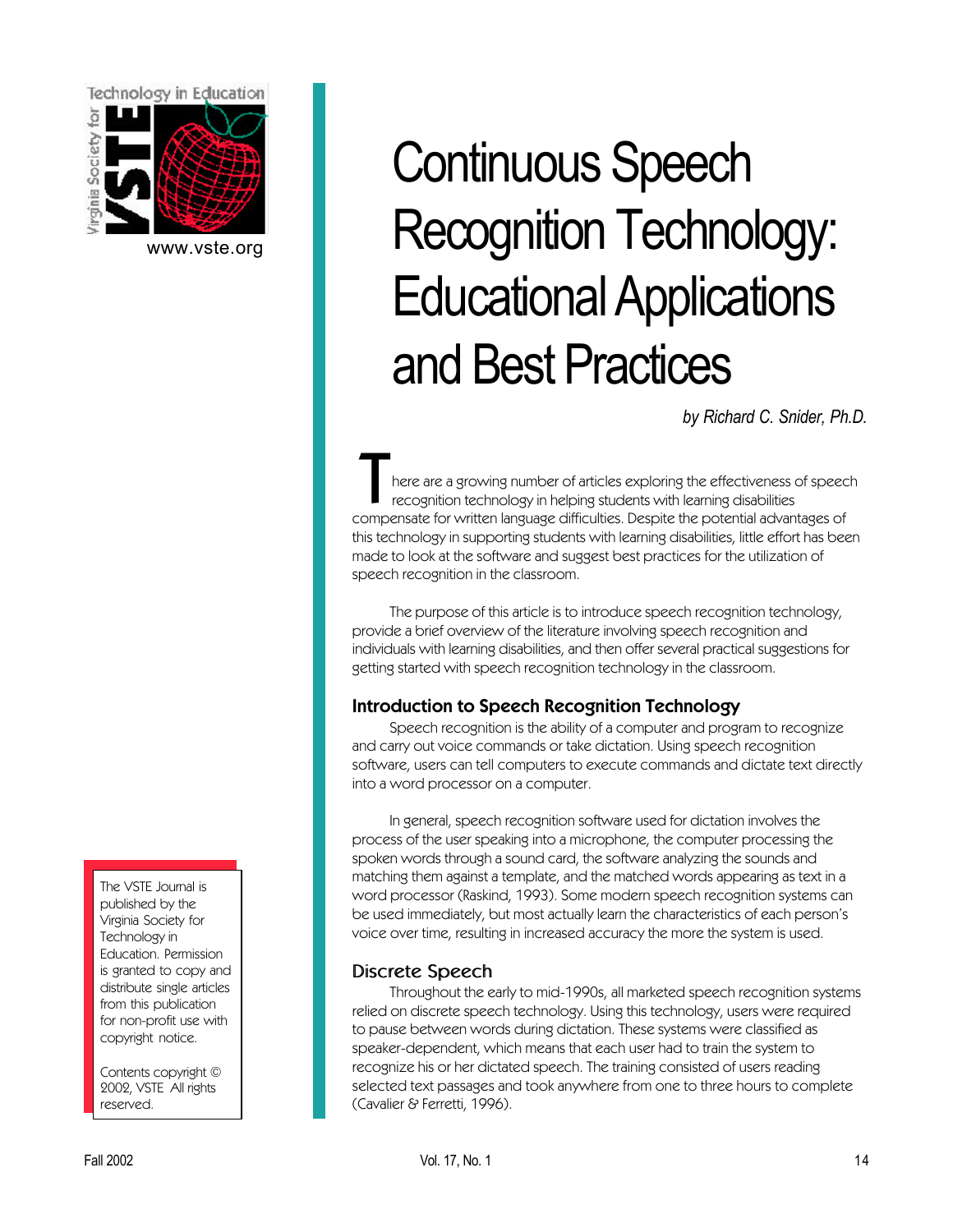

[www.vste.org](http://www.vste.org)

## Speech Recognition, continued

### **Continuous Speech**

In April 1997, Dragon Systems, Inc. marketed the first continuous speech recognition system, Dragon NaturallySpeaking. This system allowed users to dictate text into the computer using natural conversational speech (Dragon Systems, 1999). Unfortunately, the use of the more complex continuous speech technology required much more memory than the previous discrete speech software, and if a computer did not have the necessary memory to run the software, accuracy was greatly reduced (Williams, 1998).

Like the speaker-dependent discrete systems, the NaturallySpeaking user would train the system by reading from a set of text passages, which allowed the software to closely match his or her dictation style. The more consistently the user dictated the text passages, the better the system's recognition rate (De La Paz, 1999).

Current continuous speech recognition systems, such as IBM's Via Voice and ScanSoft's NaturallySpeaking, allow the user to dictate text into the computer in a more conversational manner, but they still aren't completely natural because accuracy depends on consistent and clear pronunciation. Although most systems capitalize the first word of each sentence, in order to dictate effectively, the user must also learn and use commands for capitalization, punctuation, and modification of dictated text. Most systems allow the user to format and edit dictated text using either voice commands or the keyboard (De La Paz, 1999).

Even though manufacturers claim accuracy rates of 95-99% (Essex, 1999), many factors affect the actual accuracy of these systems. These factors include what content is being dictated, how similar the words or phrases are to one another and the variability in the user's speech that may occur due to fatigue, a cold, or mispronunciations. Other factors that can influence accuracy include the environment in which the system is used, such as placement of the microphone and the surrounding noise level, and the quality of the equipment used with the system (Williams, 1998).

Once the user becomes accustomed to using continuous speech input and the software has been trained to recognize his or her voice, it is possible to achieve input rates of up to 130 words per minute. Additionally, most modern products provide support for commonly used packages like Microsoft Word, so it is not necessary to learn how to use a new set of word processing features in addition to becoming familiar with speech input commands (Williams, 1998).

### **Applications**

Continuous speech recognition technology has the potential to make a great difference as a solution for individuals with disabilities. With current speech recognition systems being relatively easy to use, cost efficient, and capable of running on a standard computer system, many researchers and teachers are beginning to explore the use of this technology to assist individuals with disabilities in school, at home, and in the workplace. Examples include the use of speech recognition systems to control the environment for individuals who have physical and/or cognitive disabilities and the use of the technology to help improve the speech accuracy of individuals with hearing impairments (Cavalier & Ferretti, 1996).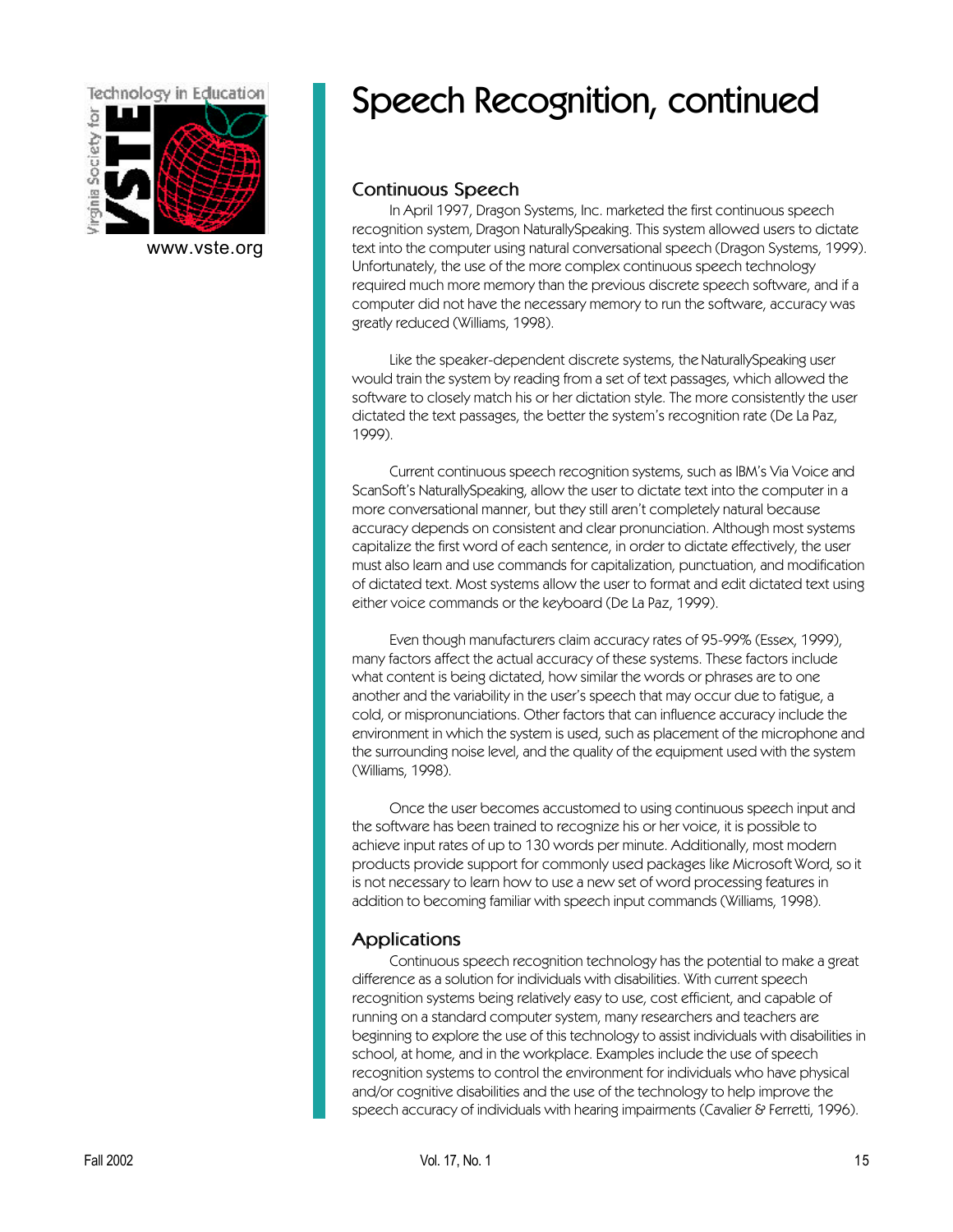

[www.vste.org](http://www.vste.org)

## Speech Recognition, continued

Recently, a few researchers have begun investigating the use of speech technology as an alternative for students with learning disabilities to get their thoughts down on paper (Higgins & Raskind, 1995; Raskind & Higgins, 1998; De La Paz, 1999).

#### **Learning Disabilities and Speech Recognition**

Higgins and Raskind (1995) conducted an experimental study indicating that speech recognition is beneficial to postsecondary students with learning disabilities in the area of written composition. The researchers indicated that discrete speech recognition promotes use of the more developed oral vocabularies of the participants as indicated by the use of larger words.

Raskind and Higgins (1998) followed their 1995 study with a three-year longitudinal study that looked at academic, behavioral, and attitudinal changes as a result of using speech recognition. The data were collected using interviews, questionnaires and self-reports. Over the three-year period, participants significantly increased their GPAs and their use of the lab-based speech recognition systems. The overall attrition rate of the students also decreased during that time. Furthermore, an examination of databases documenting use of services and data from several questionnaire responses indicated that students who participated in the study increased their overall independence by relying less on family members, friends, and classmates to help them compensate for their disabilities.

Although there are currently no published research articles to support the assertion that continuous speech recognition technology can offer students with learning disabilities in the area of written expression a superior method to write as compared to traditional methods, several authors have cited this technology as a possible tool to support these students. MacArthur (1999) and De La Paz (1999) both indicated that dictation using continuous speech recognition software has an advantage over keyboarding and handwriting because it helps circumvent the issues of producing words. The authors also mention that speech software offers individuals with learning disabilities the possibility of composing by dictation without having to rely on another person to transcribe their writing. De La Paz, however, does mention that there are potential difficulties with using continuous speech recognition for individuals who have learning disabilities. The author indicated that although continuous speech recognition, like dictation, may help users circumvent the production difficulties of writing, it creates additional demands that include careful speech, error correction and editing procedures. In order to address these issues, De La Paz recommended using knowledgeable educators to guide individuals with learning disabilities as they begin using the technology.

### **Suggestions for Using Continuous Speech Recognition in the Classroom**

Although the literature seems to indicate that continuous speech recognition technology can be potentially useful to assist students with learning disabilities to get their thoughts down on paper, there could be difficulties for the classroom teacher in using this technology if it is not properly implemented. The following recommendations are based on my most recent reviews of the literature and my experiences in using speech technology for over eight years as a K-12 special education consultant and as a university researcher. These suggestions are not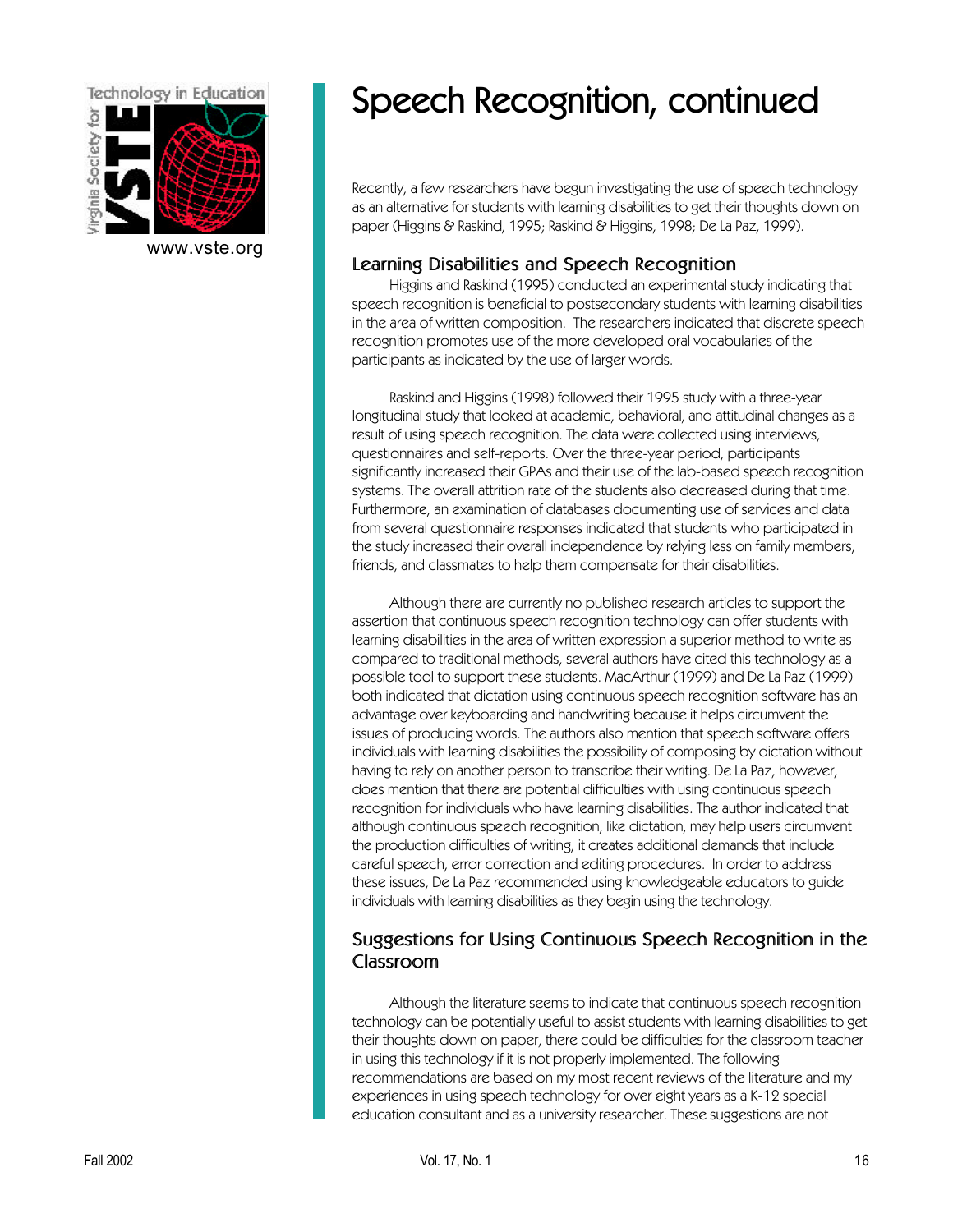

[www.vste.org](http://www.vste.org)

## Speech Recognition, continued

specific to any one software package, but can be generalized to any number of speech recognition programs.

#### **Guided Training**

Guided training sessions are invaluable in teaching students to use speech recognition technology. When properly implemented, guided training sessions allow educators to teach students techniques for correctly using the software and allow them to monitor student progress and provide immediate feedback to help improve their skills. This type of training session is likely to assist students with disabilities to overcome initial frustration with using the speech recognition technology and allow them to get comfortable with using the software. Guided training is important as the students learn to create their voice models, dictate, and edit their work.

#### **Creating the Voice Model**

Although some speech systems will allow users to begin dictating without first training the software to recognize their voices, these systems are typically less accurate until the software adapts to the user's voice. Most speech systems will require the user to read several selected stories first in order for the software to adjust the factory template to the user's voice enough to accurately recognize dictated text. Typical training times are usually about thirty to forty-five minutes.

Usually the systems will have two to four stories and may require the user to read half of them in order to begin dictating. Since it tends to increase the overall accuracy of the speech software, it is beneficial to have the students read all of the available training text before they begin dictating for the first time. Remember, however, this does not have to be done in one session and, in fact, should probably not be since the student will tire. Break up the training into several sessions and let the students take breaks during each session so they will be at their best as they read the text. Allowing the students to get a drink of water is also helpful after reading long sets of passages. If a student gets tired or uncomfortable during training, he/she is more likely to make errors during reading and this will reduce the accuracy of the speech software. This type of voice training will maximize the initial accuracy of the software and minimize frustration as the students begin using the speech recognition technology. This may increase the training time, but it is well worth it for the students.

Unfortunately, students with learning disabilities having more severe writing and accompanying reading disabilities often have difficulty reading the stories required for training the speech technology systems. In this instance, depending on the software and the student, it may work to turn off the microphone, read a sentence of the training story to the student, turn the microphone back on, and have the student repeat the sentence. This may take a little practice and may require more time to complete the training, but could allow the student ultimately to use the software.

#### **Dictation**

Once the student has trained the software and begins dictating into the word processor, it is necessary to monitor progress and provide feedback. As a knowledgeable educator, it is important to know that the continuous speech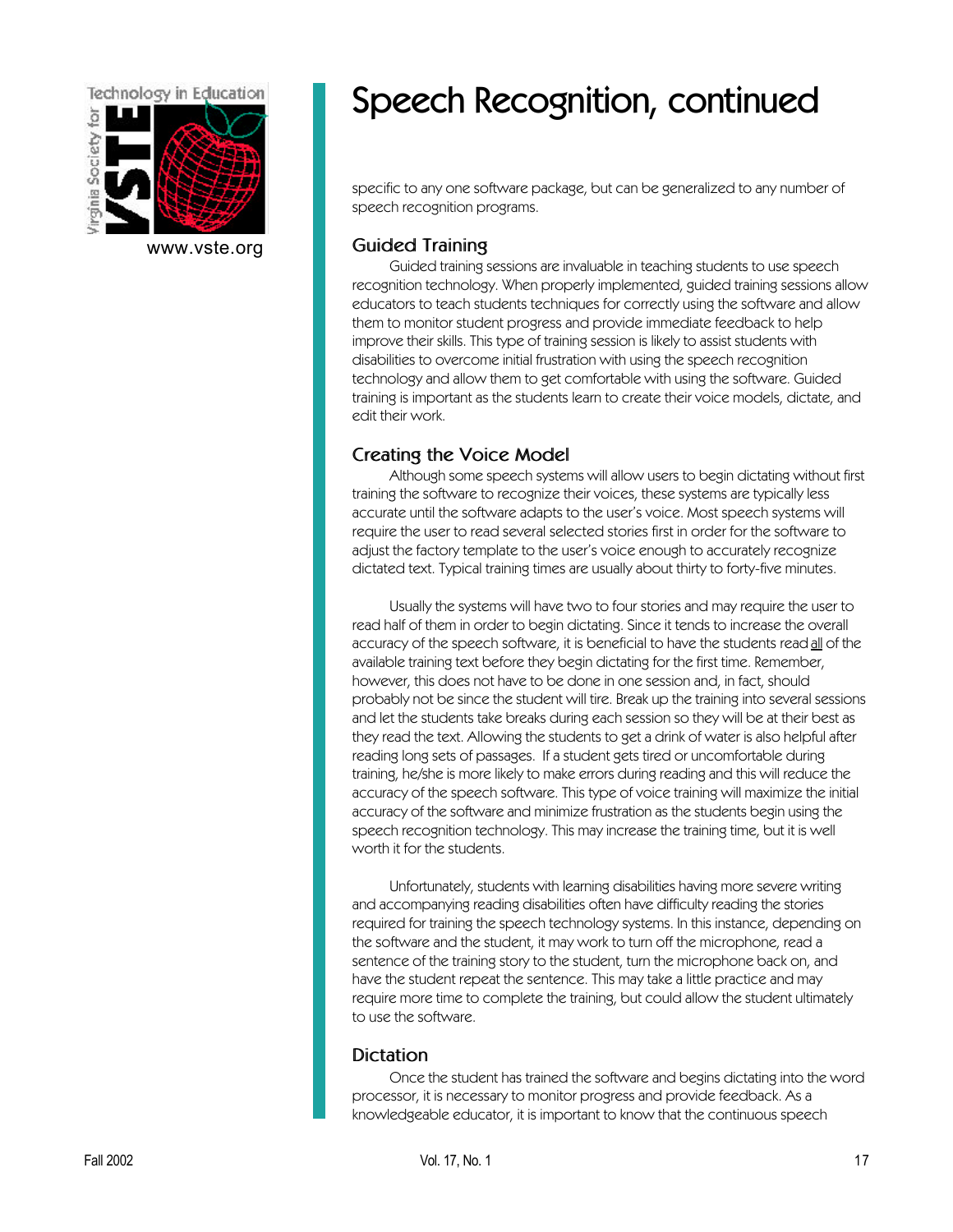

[www.vste.org](http://www.vste.org)

## Speech Recognition, continued

systems use algorithms that work best when the users speak phrases, sentences, or even paragraphs at a time – not single words. Although many continuous speech systems claim a user can speak in a "conversational style," it is vital for the user to slow down his or her speech and to enunciate his or her words a little more clearly than normal during speech. Often when students first begin to dictate, they will mumble, which results in a high error rate, but when reminded to slow down and speak clearly the students are able to achieve a much higher accuracy rate while using the speech software.

#### **Editing**

Individuals with learning disabilities may have more difficulty with the editing process using continuous speech recognition technology than they do with typical discrete speech systems. Higgins and Raskind (2000) noted in a study on remedial effects of speech recognition that correcting individual words using the continuous speech systems may be more difficult since these words may be harder to identify and isolate within phrases or sentences, whereas the older discrete speech systems allowed users to dictate and correct words one at a time.

Using the voice to get the text into the computer is the primary advantage of voice recognition for individuals with learning disabilities. Allowing students to use the mouse and keyboard to make corrections to the dictated text reduces the cognitive demands of trying to do so by voice and helps with the editing process. Finally, although there is little or no research to directly support this assertion, multimodal communication theory would support using computer-based voice output technologies to highlight and read the dictated text to the students in order to help them edit the content.

### **Conclusions**

Continuous speech recognition technology has the potential to work well for individuals with learning disabilities to get text into a word processor if implemented properly through the use of guided training, thorough training of the voice model, and clear and precise dictation of the text. This technology can be combined with the mouse and even the keyboard for editing of the text if necessary. As an educator, do not be hesitant to use continuous speech technology with other tools if it will help you accomplish your primary goal – to provide a better learning environment for your student.

## References

- Cavalier, A. R., & Ferretti, R. P. (1996). Talking instead of typing: Alternate access to computers via speech recognition technology. Focus on Autism & Other Developmental Disabilities, 11(2), 79-85.
- De La Paz, S. (1999). Composing via dictation and speech recognition systems: Compensatory technology for students with learning disabilities. Learning Disability Quarterly, 22, 173-182.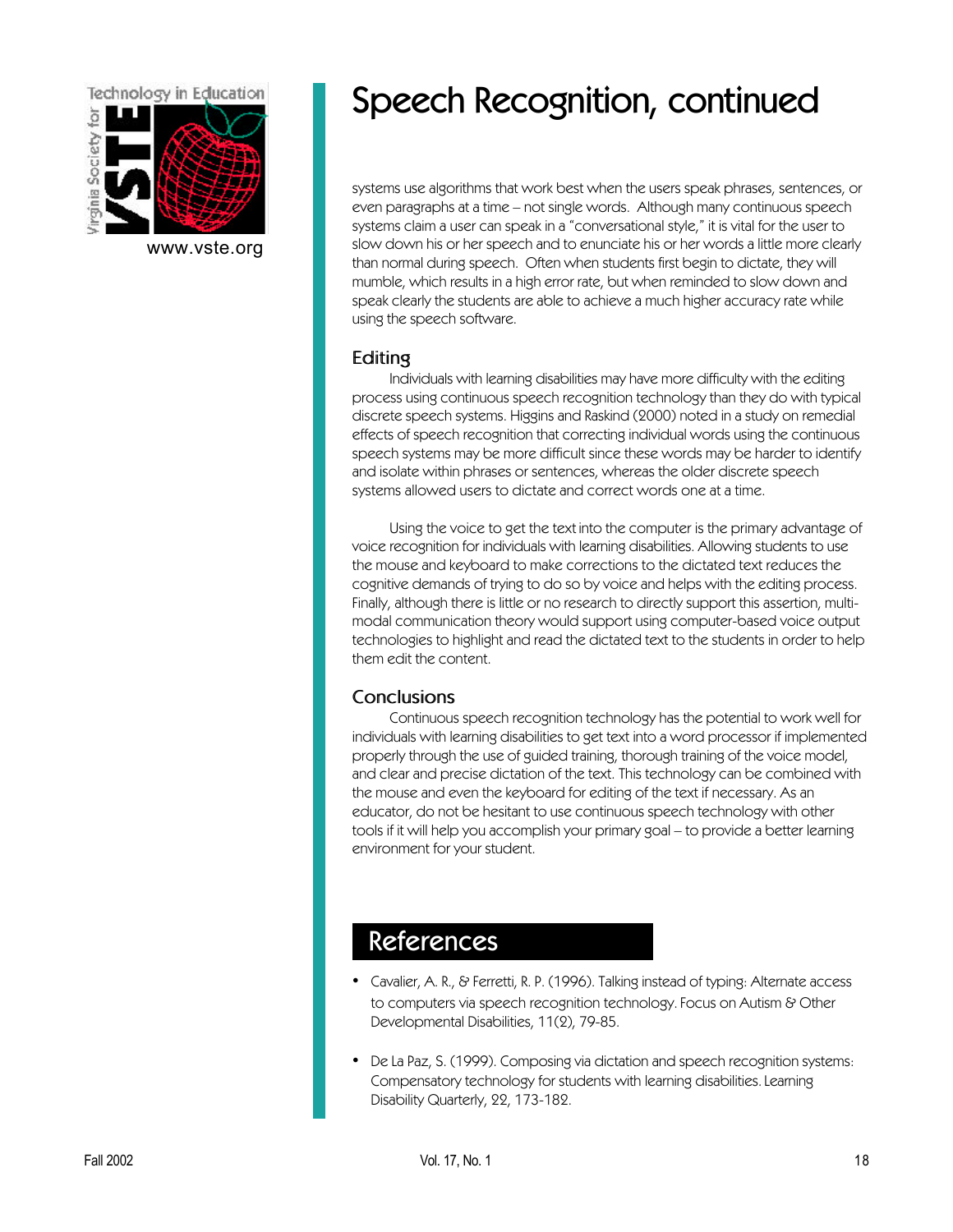

# Speech Recognition, continued

### References

- [www.vste.org](http://www.vste.org) [Dragon Systems, Inc. \(1999\). About the company. Available: http://](http://www.dragonsys.com/about/index.html) www.dragonsys.com/about/index.html [1999, June 20].
	- Essex, D. (1999). Continuous speech recognition. Healthcare Informatics. [Available: http://www.healthcare-informatics.com/issues/1999/02\\_99/nine.htm](http://www.healthcare-informatics.com/issues/1999/02_99/nine.htm) [1999, November 20].
	- [Fishman, E. S. \(1996\). History and development of voice activated software.](http://www.voicerecognition.com/physicians/ medical_office.html) 21st Century Eloquence. Available: http://www.voicerecognition.com/ physicians/ medical office.html [1999, November 18].
	- Higgins, E. L., & Raskind, M. H. (1995). Compensatory effectiveness of speech recognition on the written composition performance of postsecondary students with learning disabilities. Learning Disability Quarterly, 18(2), 159-174.
	- Higgins, E. L., & Raskind, M. H. (2000). Speaking to read: The effects of continuous vs. discrete speech recognition systems on the reading and spelling of children with learning disabilities. Journal of Special Education Technology, 1(15).
	- MacArthur, C. A. (1999). Overcoming barriers to writing: Computer support for basic writing skills. Reading and Writing Quarterly, 15, 169-192.
	- Raskind, M. (1993). Assistive technology and adults with learning disabilities: A blueprint for exploration and advancement. Learning Disability Quarterly, 16(3), 185-196.
	- Raskind, M. H., & Higgins, E. L. (1998). Assistive technology for postsecondary students with learning disabilities: An overview. Journal of Learning Disabilities, 31(1), 27-40.
	- [Williams, M. \(1998\). Guide to speech recognition. PC Magazine. Available: http://](http://www.zdnet.co.uk/pcmag/supp/1998/speech/) www.zdnet.co.uk/pcmag/supp/1998/speech/.

## About the Author

*Richard Snider is currently Technology Coordinator at the Training and Technical Assistance Center (T/TAC) at Virginia Polytechnic Institute and State University, Blacksburg, Va. He can be reached at: rsnider@vt.edu.*

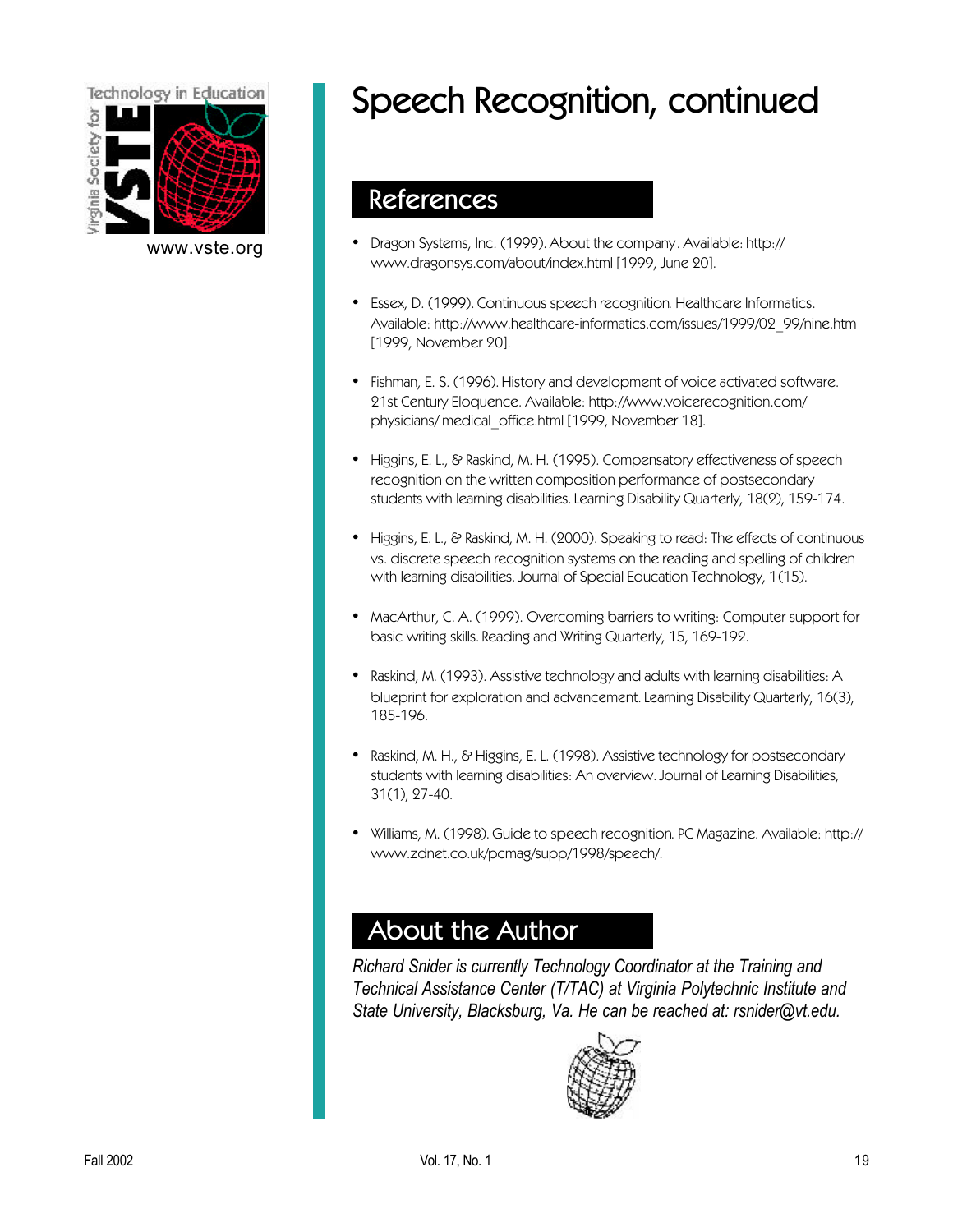<span id="page-19-0"></span>

[www.vste.org](http://www.vste.org)

# *by Monica Maher* Voice over IP: Why next generation communications are growing in interest for schools

Implementing Voice over IP (VoIP) in the classroom is about empowerment –<br>empowering school administrators with greater security and business<br>communications within their school system, while cutting costs by leveraging exi mplementing Voice over IP (VoIP) in the classroom is about empowerment – empowering school administrators with greater security and business data networks.

Voice over Internet Protocol, or IP Telephony as it is commonly called, is the ability to transfer voice over data networks. In this manner, voice is transmitted much like data - in tiny manageable packets using the Internet Protocol. IP, simply stated, is the set of rules that are applied to these packets that allow them to be sent to a proper destination, or IP address. It can be thought of as the postal system for network traffic. Transmitting voice over data networks utilizes the existing infrastructure (wiring) already in place, hereby converging networks and cutting down management costs. It is this convergence of networks upon which the industry name 'Convergence Technologies' was coined.

Until the past few years, Voice over IP had its roots in the world of big business, with companies primarily interested in taking advantage of its toll bypass capabilities (avoiding normal long distance tolls by traveling over private networks). These enterprise implementations led the way for enhancements to VoIP, opening doors of new functionality and cost savings for many potential VoIP users. Compounded with the unfortunate events of Columbine and 9/11, VoIP has also taken on the practical functionality of enhancing security by increasing levels of communication, awareness and response. This, in particular, has caught the eye of school administrators who have been tasked with increasing security within their classrooms. The answer has been in the form of IP enabled phones, which not only provide a line to the outside world, but messaging and application abilities as well. Now teachers have instant access to the main office, other classrooms, parents, and maybe most importantly, emergency numbers. These IP phones are also able to broadcast text messages and real-time news reports, adding yet another layer of security.

This new technology is not only well suited for the school system's needs, but also well suited for their budgets. In fact, schools are finding out that they can cut

The VSTE Journal is published by the Virginia Society for Technology in Education. Permission is granted to copy and distribute single articles from this publication for non-profit use with copyright notice.

Contents copyright © 2002, VSTE All rights reserved.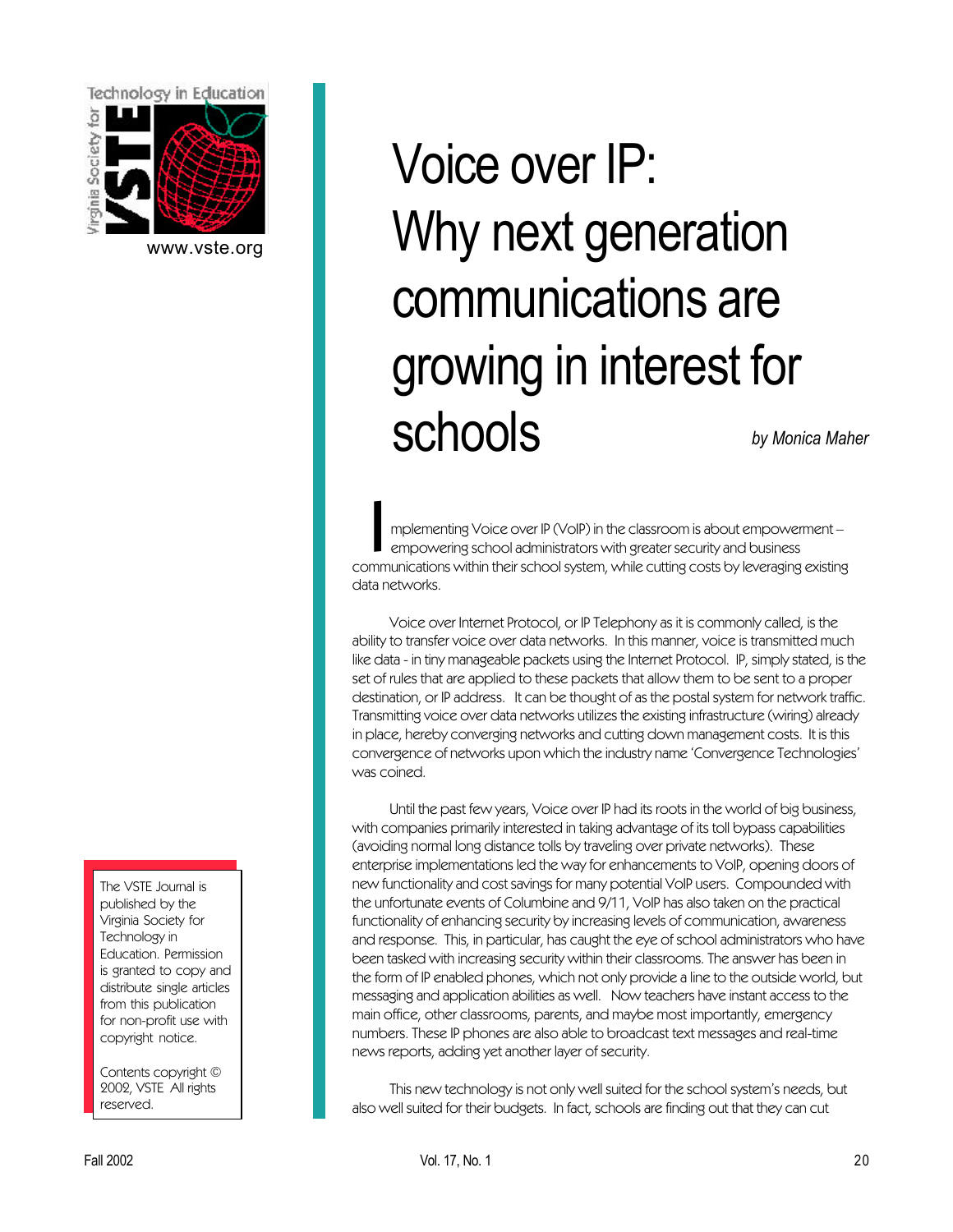

[www.vste.org](http://www.vste.org)

## Voice over IP, continued

overall costs by making a few changes to their existing network to empower multiple methods of communications over one converged network. This has allowed schools to eliminate the expensive costs associated with building out a separate telephone network, which prior to VoIP, would have been required to bring dial tone and applications to the classroom. Convergence also provides greater network or facility management. Instead of maintaining separate networks, equipment and support contracts, schools are able to consolidate their efforts and focus on one.

These IP enabled phones offer many benefits beyond dial tone, including the ability to run applications much like a computer would run an office suite application. Cisco Systems Inc., the worldwide leader in networking and Internet technology, offers IP Phone models that are specifically designed to integrate with and display the applications. The phones have an oversize screen with push buttons to toggle through the applications that even a technology novice can maneuver through. These applications offer a myriad of options and features that can be custom designed to fit your school systems needs.

Virginia-based engineering consulting firms, such as AAC Associates Inc., have met with great success designing and installing VoIP solutions for school systems. Doug Bowlds, Vice President of Convergence Technologies at AAC illustrates,

"We've found that in many schools, voice over IP services can be added by making a few changes to their existing network infrastructure. With the addition of these services, not only have schools seen better communication and return of investment, but we have taken this one step further and developed applications tailored towards streamlining everyday functions and increasing security."

These applications are a natural compliment to IP Phones and Cisco's VoIP product specifically because the phones themselves are XML clients. XML, or eXtensible Markup Language, provides a mechanism whereby data can be sent to – and received from – the phones. Frederick County Public Schools in Virginia have been working with AAC Associates to converge networks and increase productivity with the implementation of Cisco SystemsÒ IP Phones. Rob Yost, Director of Information Technology at Frederick County Public Schools, affirms their decision to implement explaining,

"Implementing their (AAC Associates) VoIP solution and customized XML applications has dramatically increased communication and efficiency between our 20

networked facilities. The faculty has reported high satisfaction with the new phones and adapted very quickly to their user friendly applications."

AAC's customizable suite of phone applications include, but are not limited to:

• An attendance system

• A student hall pass management system

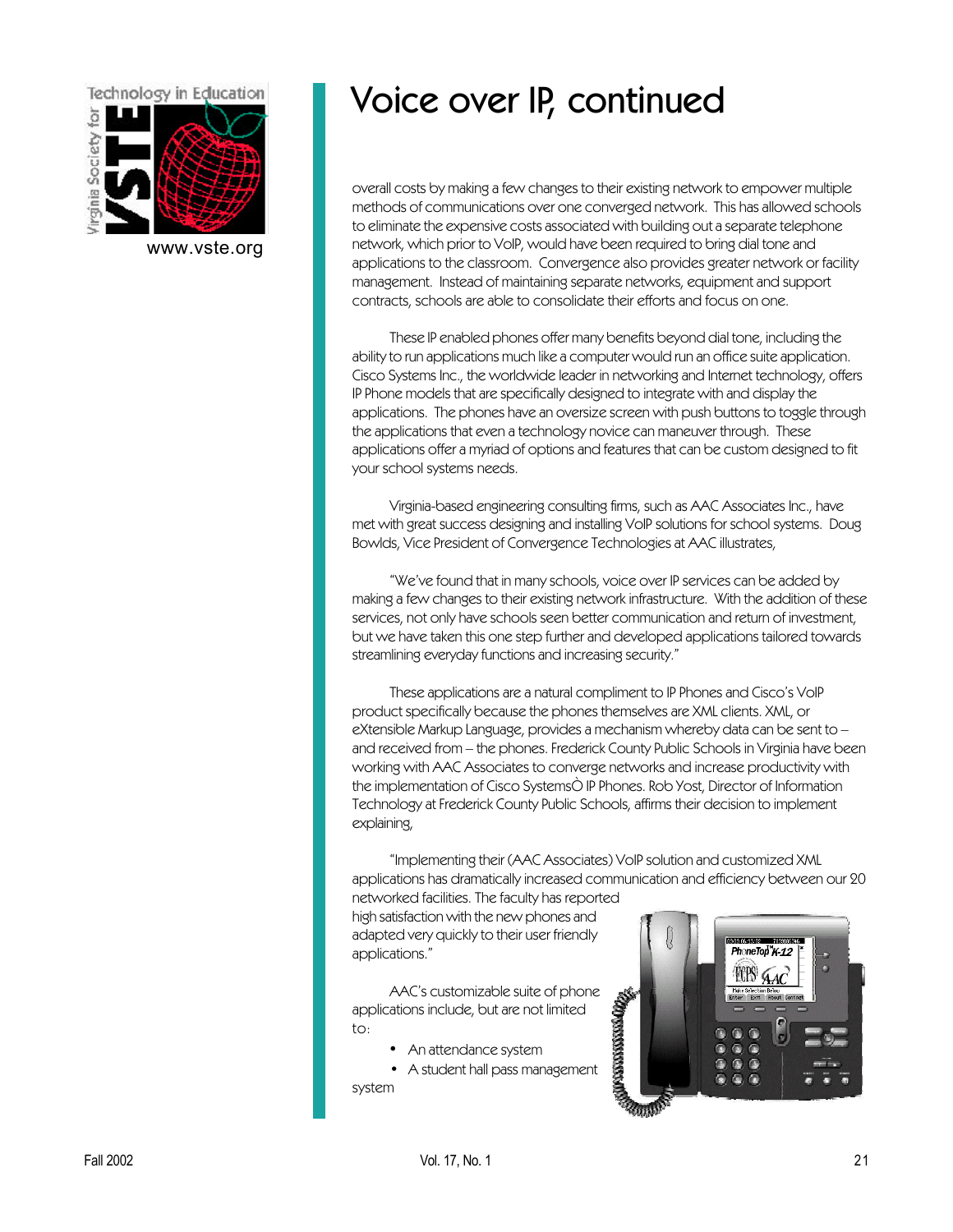

[www.vste.org](http://www.vste.org)

## Voice over IP, continued

- Methods for assigning and monitoring student disciplinary actions
- Mechanisms for alerting teachers to student medication requirements
- Scheduling and reserving audio/visual equipment
- Providing greater visitor control and awareness
- Scheduling conference rooms
- Timekeeping for temporary employees
- Issuing daily reports including absentees and substitute teachers bulletins
- Instant messaging to the phones

One of AAC's published suite of applications, appropriately labeled "PhoneTopÔ K-12," has or is currently being implemented in various school districts in Virginia, such as Frederick County and Louisa County Public Schools, just to name a couple.

Indeed, these PhoneTop applications have been of great interest to many schools that have battled automating their every day functions. For Example, consider hall passes. If Johnny needs to go to the front office, the teacher can allow a "trusted student" to use the phone to issue Johnny a hall pass. The teacher may not necessarily want to allow that same student access to the teacher's PC to issue a hall pass as confidential student information might reside on the PC. Imagine that any administrator in the school can, at a glance, see how many students (and their identities) are out on hall pass in the entire school at any given moment. Imagine being able to control just how many students are allowed visitation to the school library simultaneously.

The attendance, hall pass, detention, and student locator modules each provide a picture of the student on the phone's LCD for identification purposes. This is particularly useful at the beginning of the school year with all those new faces to have to learn, as well as throughout the year for substitute teachers and other temporary faculty members. The PhoneTop attendance module can even issue email notifications



to parents of truant students. The attendance module also interfaces with the school's student information system.

Robert Frost Middle School in Fairfax County Public Schools, Virginia, was the first school in the district to implement a Cisco VoIP System. AAC designed the system and, along with their team partner, CMS Information Services, installed it for the school. Here's what school officials had to say about their new phone system:

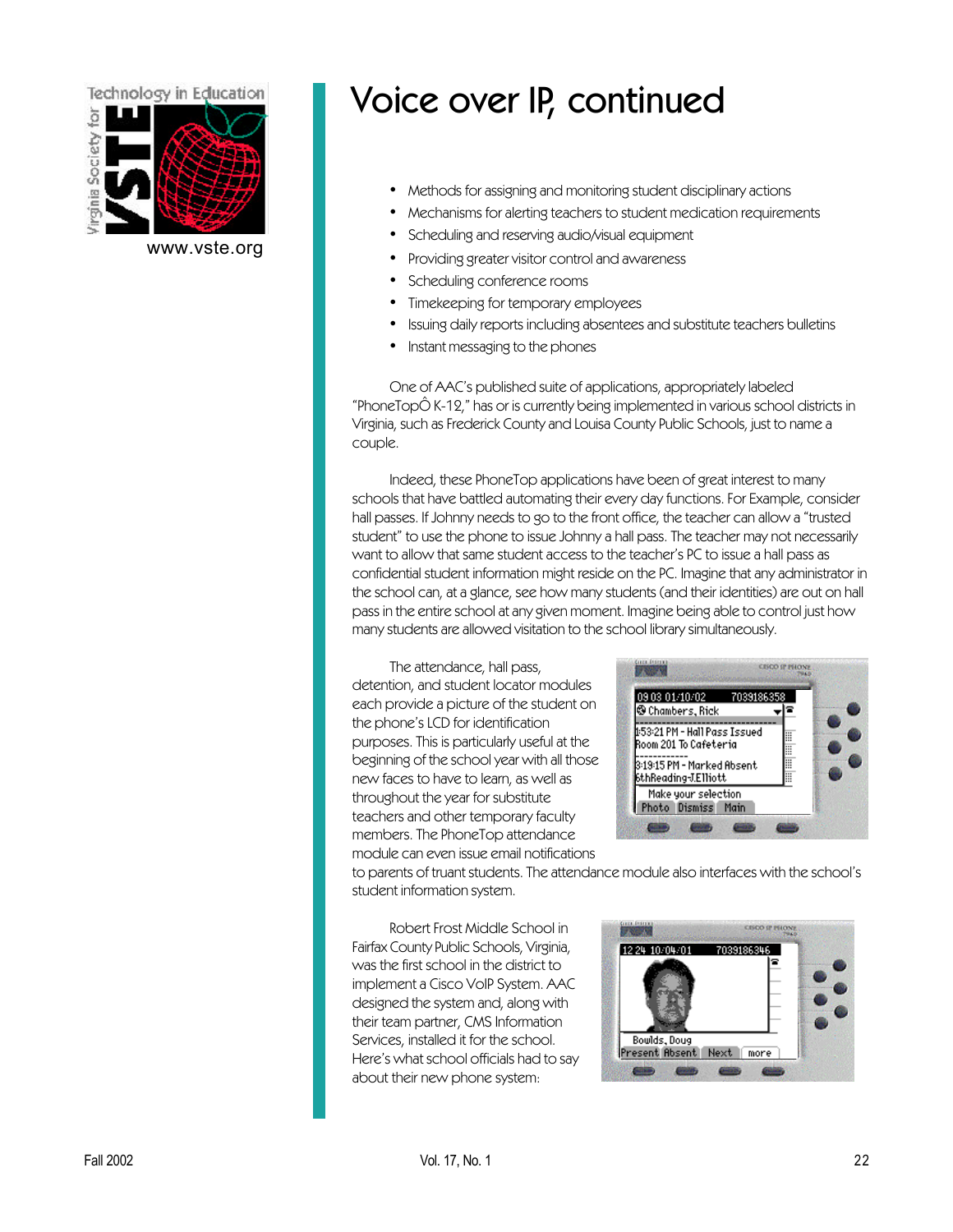

[www.vste.org](http://www.vste.org)

## Voice over IP, continued

"By adding phones to classrooms, we bring a new level of professionalism to teaching. In addition to the important benefit of increasing security for students and staff, the phones make it easy to improve and increase the level of home-school communication. In the end, the children benefit." Leslie Kent, Principal, Frost Middle School, Fairfax County Public Schools, Va.

"The new Auto Attendant system allows us to efficiently route parent calls directly to the department they seek. Of course they can option out at any time to quickly talk to a human receptionist. The system also allows us to easily change our menus and provide bulletin-type information, such as school closing notices, to our parents. It has certainly decreased the call volume in the main office which allows us to better attend the needs of the students and the parents who visit the office." Rosemary Barry, Assistant to the Principal, Frost Middle School, Fairfax County Public Schools, Va.

While these types of functions may be available via software for the PC platform, they are often cost-prohibitive or cannot easily be maintained and administered by school personnel. With a VoIP system in place, network administrators can easily maintain and deploy new applications from a centralized site, thereby eliminating the need to outsource, or for many, drive to each individual site to perform maintenance administration. That's precisely the empowerment that VoIP provides: not only can the school administer the phone system and its applications, but this simplified administration will also free up their time, increasing overall personnel efficiency.

With such a high level of functionality and services, AAC realized that it was important to make sure that the phone systems were secure and had fail-over capabilities in the event of an outage. To meet this requirement, AAC designed a scalable architecture, well suited for schools to prevent public phone outages, including the kind of outages that occurred on 9/11. Bowlds of AAC explains,

By installing VoIP systems at various schools sites within a district and adding a "red phone" at each of the locations, we have been able to operate the phones over a private wide area network to act as a back-up to the Public Switched Telephone Network (PSTN). In this manner, we are able to ensure uninterruptible communications between the school board and the principals at each school, even in the event of a major outage.

This has teachers and parents breathing a sigh of relief because their communications will always be available. To help you find out what's required to implement VoIP in your school system, IP Telephony companies, like AAC Associates, can do a readiness evaluation on your existing network. Through interviews and equipment evaluations, you can find out the associated costs for your particular solution in order to begin transforming your schools' communication systems.

## About the Author

*Monica Maher is the manager of corporate development for AAC Associates Inc., a firm which does both marketing and business development. She can be reached at Maher\_Monica@aac.com.*

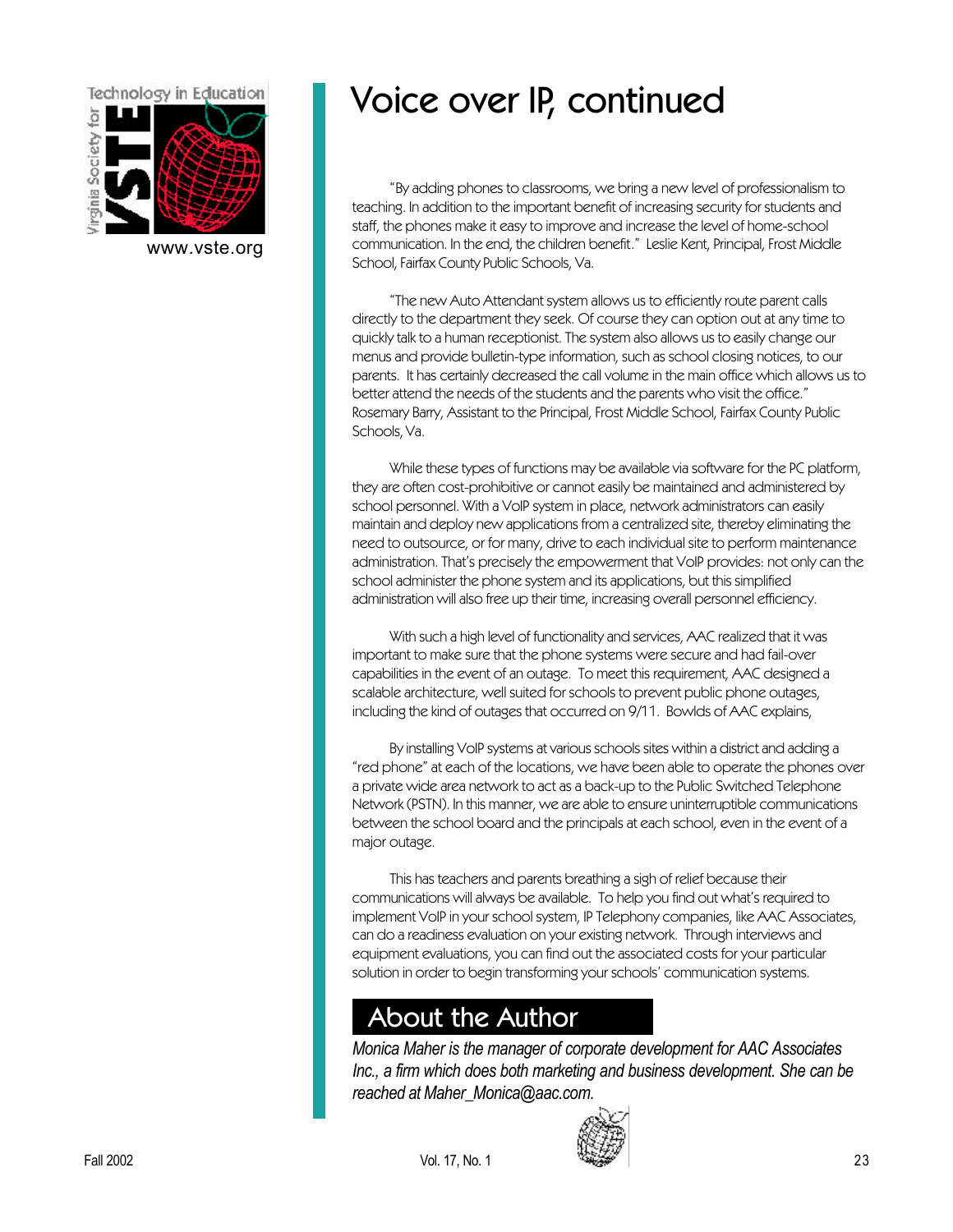<span id="page-23-0"></span>

[www.vste.org](http://www.vste.org)

# Electronic Portfolio Production for Performance Assessment of Undergraduate Learners

*by Amy Keefe, Edward Kobrinski, Phyllis Keen, Ed.D., Christopher Mattia, and Christopher Moersch, Ed.D.*

### **Introduction to Electronic Portfolios**

F<sub>r</sub> or several years, teacher education programs across the nation have been turning to performance-based assessments for documenting learner performance. Performance-based assessment requires learners to provide an answer or create a product that demonstrates personal knowledge or skills, or better understanding of what is learned and put it into practice. The Interstate New Teacher Assessment and Support Consortium (INTASC) is in the process of developing standards that

> …are performance-based: that is, they describe what teachers should know and be able to do rather than listing courses that teachers should take in order to be awarded a license. This shift toward performancebased standard-setting is in line with the National Board [for Professional Teaching]'s approach to developing standards and with the changes already occurring in a number of states (INTASC, 2002, The Standards, ¶ 1)

Portfolios provide one way to meet the emerging national model of performance-based assessment. Recently, teacher education programs have begun expanding the prevalent paper portfolios in favor of electronic portfolios as culminating projects for pre-service teachers. Grant Wiggins, in an interview featured by the George Lucas Foundation (2002), suggests that technology be paired with performance assessment:

> Once we get beyond the idea that assessment is more than just quizzes and tests and that assessment is the documentation of whereby you make this case that the student has done something significant, this body of evidence, if we want to stick with that judicial metaphor, that proves that the student actually learned something, then technology is an obvious partner. (¶ 5)

Additionally, the national emphasis on the integration of educational

The VSTE Journal is published by the Virginia Society for Technology in Education. Permission is granted to copy and distribute single articles from this publication for non-profit use with copyright notice.

Contents copyright © 2002, VSTE All rights reserved.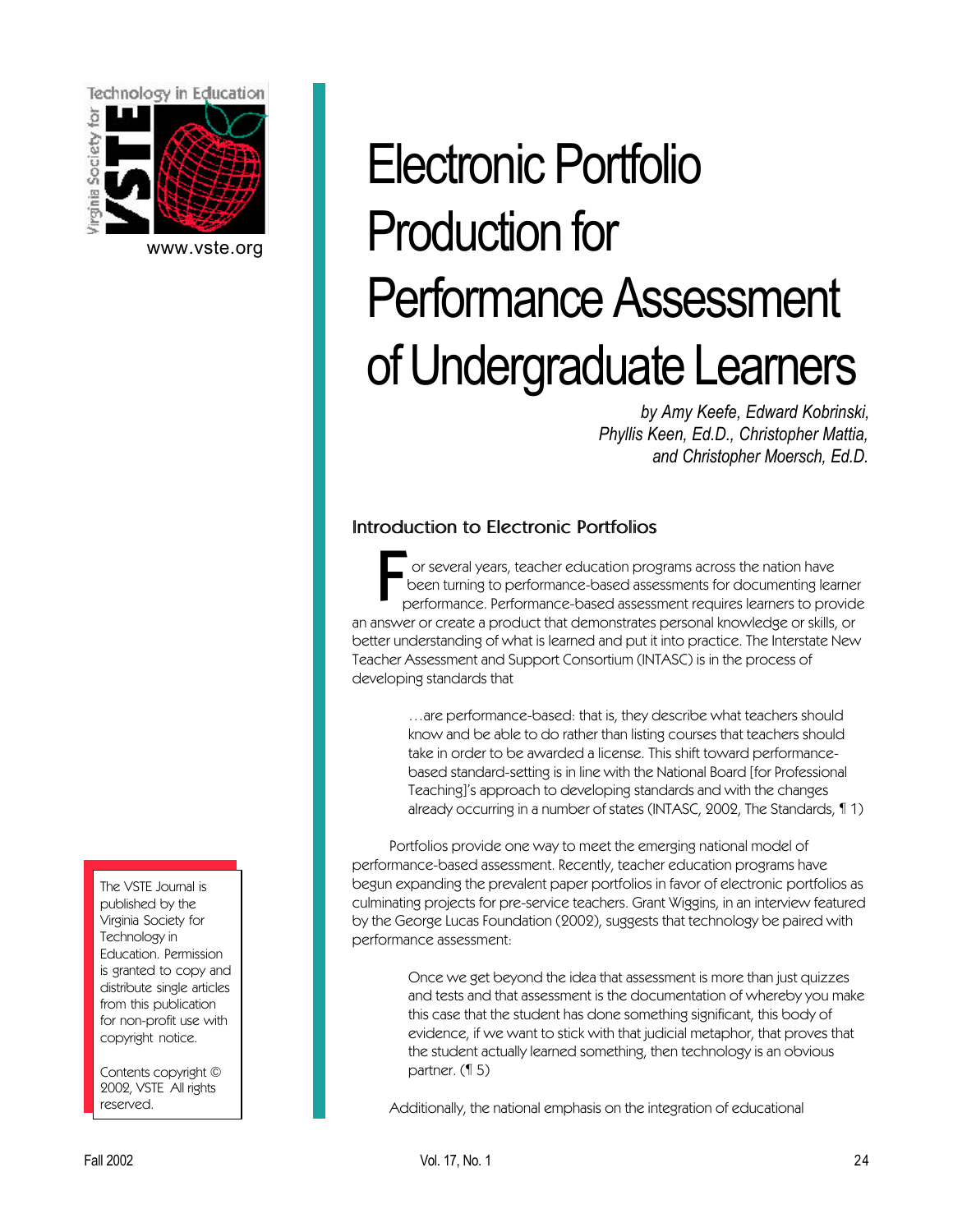

[www.vste.org](http://www.vste.org)

## Electronic Portfolio, continued

technology in the K-12 classroom requires that teacher education programs prepare teacher candidates to use such technologies. In a recent survey conducted by the National Center for Education Statistics [NCES], the increase of computers in K-12 classrooms was readily apparent, with total student usage of computers rising from 59 percent to 69 percent in the four years between 1993 and 1997. Not surprisingly, the results of the survey further revealed that the average public school contained 110 computers in the year 2000 (NCES, 2002). Thus electronic portfolios are becoming an increasingly accepted vehicle for teacher candidates to showcase their technological skills. By demonstrating that they are able to effectively use technology, pre-service teachers are modeling what they'll eventually use in the classroom.

Barrett (2000) explains that teachers who effectively use technology are more likely to teach students who do the same: "If teachers develop electronic teaching portfolios, their students will be more likely to have their own electronic portfolios" (¶ 4). Because states are starting to implement technology standards for teachers and students, the next logical step for teacher education programs is to adopt similar technology standards. An electronic portfolio combines performance assessment and technological proficiency that is demonstrable to accreditation bodies.

Hicks, Carico, and Glasson (2001) described the integration of electronic portfolios in Virginia Tech's secondary licensure program. The electronic portfolios created by students in the program are designed to assess and document the INTASC, the National Board of Professional Teaching Standards (NEPTS), and professional standards for teaching and learning within each content discipline. The electronic portfolio model described also addresses technology standards, which have been incorporated into accreditation of teacher education programs by the National Council for Accreditation of Teacher Education (NCATE) and the Commonwealth of Virginia.

Although the Educational Studies Department at St. Mary's College of Maryland (SMCM) uses a slightly different framework for electronic portfolios than does Virginia Tech, it also uses them as a means of assessing student teachers.

What distinguishes the electronic portfolio from a paper portfolio is the container – electronic media rather than paper. In an electronic portfolio, which is published on the web or on a compact disc, students compile video clips, scanned images, audio recordings, sample presentations, and documents electronically. Essentially, the electronic portfolio shows rather than tells as college supervisors and, later, potential employers watch and hear the teacher candidate in the classroom. Martin-Kneip (1999), who discusses the use of professional portfolios in her book, Capturing the Wisdom of Practice, summarizes the effectiveness of a traditional portfolio as a reflective and display tool. Portfolios enable educators (pre-service and in-service) to improve upon, portray, and assess their work.

"They are collections of purposeful and specialized work, capturing a process that can never be fully appreciated unless one can be inside and outside someone else's mind. They validate current expectations and legitimize future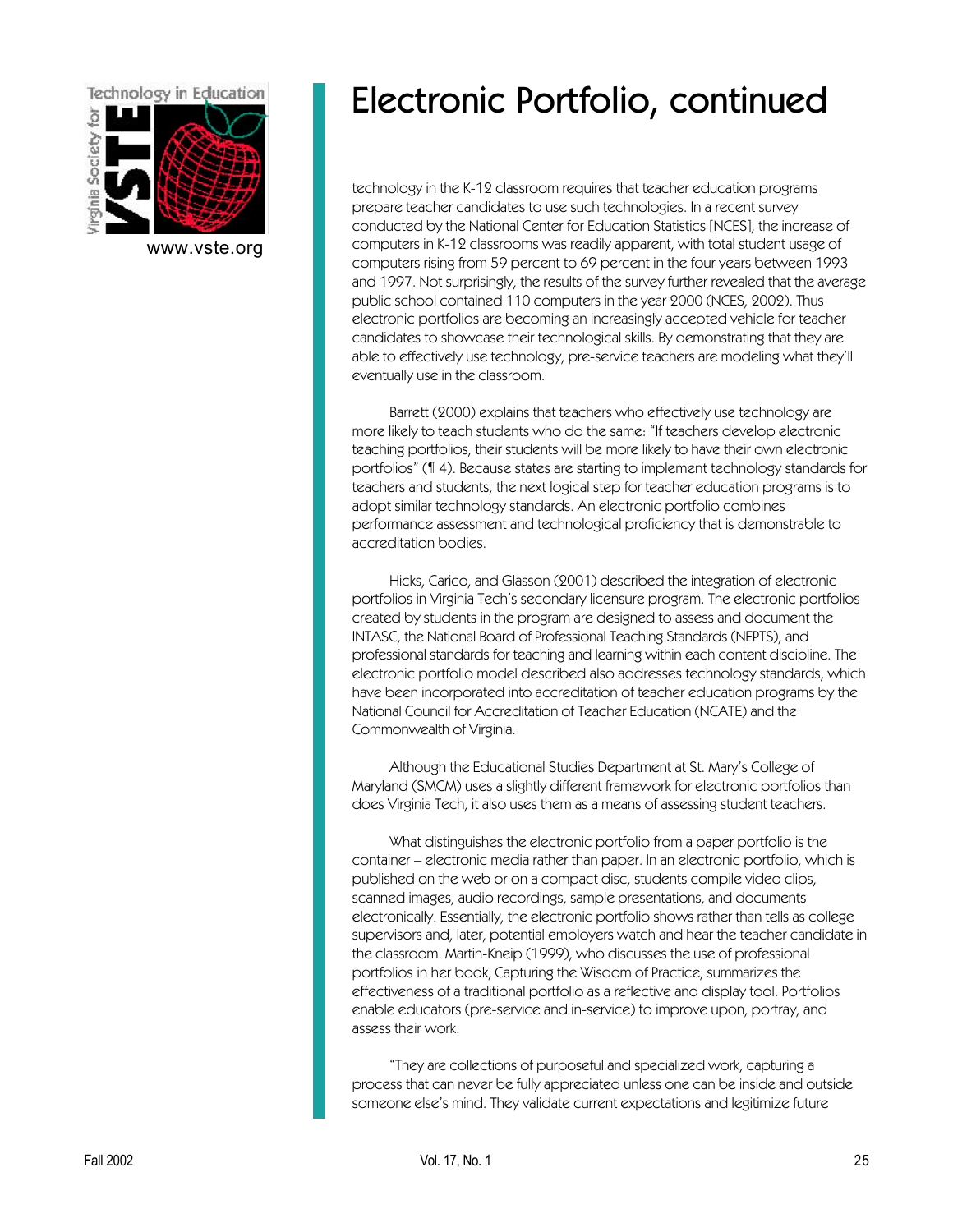

[www.vste.org](http://www.vste.org)

## Electronic Portfolio, continued

goals" (¶ 1). Martin-Kneip speaks to the effectiveness of a traditional portfolio, yet her comments are equally applicable to electronic portfolios.

The Maryland State Department of Education has released state technology standards for pre-service and in-service teachers comparable to the International Society for Technology in Education's National Educational Technology Standards for Teachers (ISTE NETS-T). Both sets of standards provide benchmarks and guidelines for integrating curriculum technology and improving teacher efficiency through the use of technology. The electronic portfolios created by SMCM students indirectly address Maryland's technology standards while directly addressing teaching standards. Clearly, a student who creates an electronic portfolio is meeting the Maryland Teacher Technology Standards (MTTS) by demonstrating that she or he is able to, for example, "use productivity tools to publish information and organize, categorize, and store information for efficient retrieval" (MSDE, 2002).

With this in mind, the faculty of the educational studies department elected to require students to organize their electronic portfolios around the four domains of Danielson's (1996) framework for teaching: planning and preparation, the classroom environment, instruction, and professional responsibilities in addition to expecting that the electronic portfolios would demonstrate the Maryland Teacher Technology Standards. We have found that Danielson's domains in SMCM's electronic portfolios can, and do, accommodate various MTTSs, depending on which artifacts are chosen to illustrate the domains. Because Danielson's domains provide a framework for showcasing the essential elements of teaching, St. Mary's pre-service teachers have also been able to use their electronic portfolios during interviews in various states that use other teaching standards because the overall content is consistent.

The SMCM approach to the electronic portfolio organization and guidelines differs from that of Virginia Tech's Teacher Education in the Sciences and Humanities (TESH) electronic portfolio organization. TESH requires that student electronic portfolios include evidence of meeting standards set forth by the National Board for Professional Teaching Standards (Hicks et al., 2001). This gives pre-service teachers versatility to use their electronic portfolios nationally, but SMCM expects that their students' work will also be showcased internationally. While this may seem like an ambitious goal, one recent graduate took her electronic portfolio across an ocean to interview for a teaching job in Hawaii. Several SMCM students have completed their student teaching semester in Australia, Costa Rica, and Bermuda, indicating that our graduates will soon start seeking international employment. By requiring that teacher candidates follow the structure of Danielson's framework for teaching, their electronic portfolios showcase their universal teaching skills, including selecting and executing appropriate instructional strategies, managing instructional groups, and communicating effectively with students' parents. The necessity of such skills is not unique to Maryland or the teacher education program at SMCM, but essential to teachers in all locales, of all subjects.

#### **Creation of the electronic portfolios**

The Educational Studies faculty and staff at St. Mary's College of Maryland employ a best-practice approach to technology training. Learners in the teacher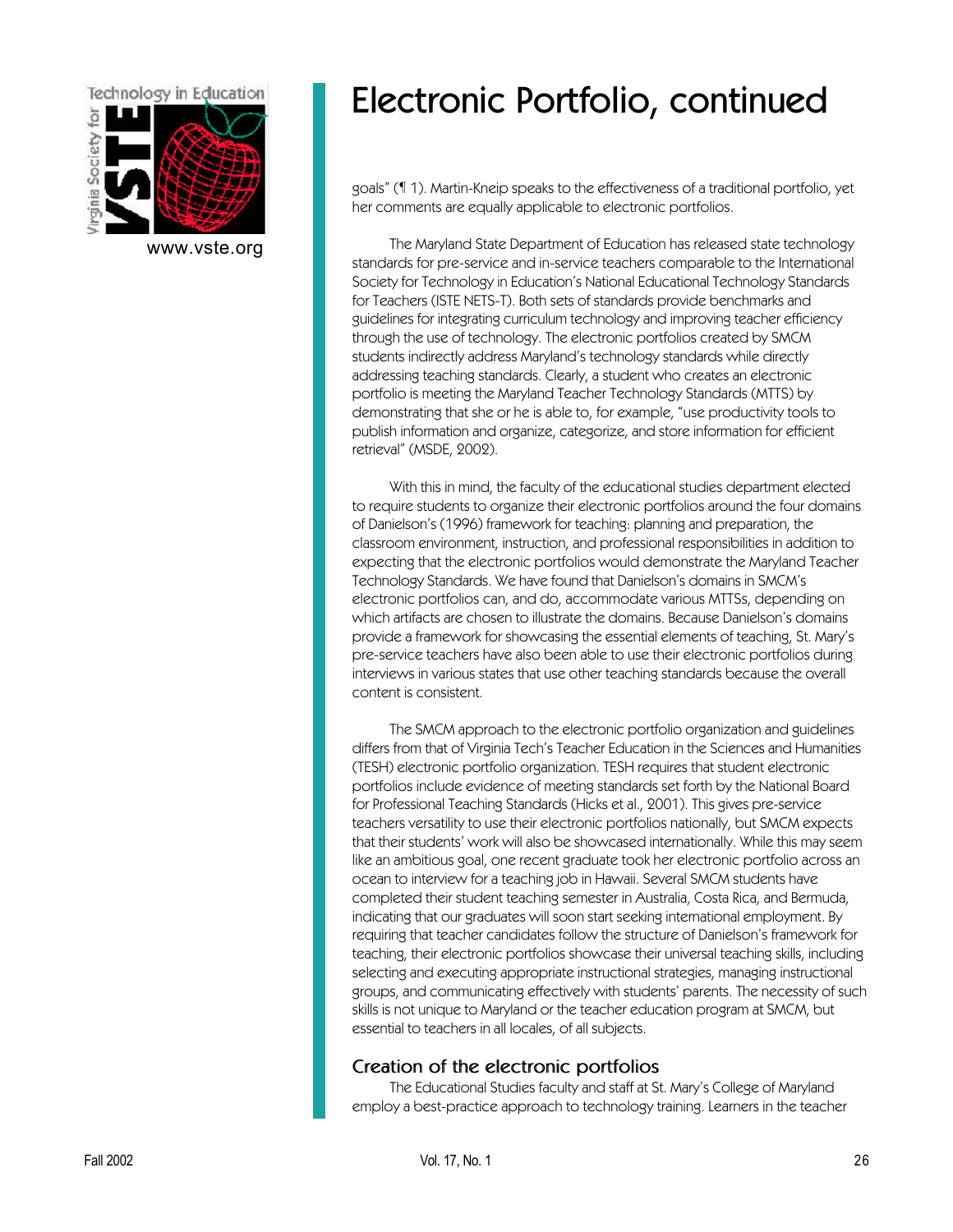

[www.vste.org](http://www.vste.org)

## Electronic Portfolio, continued

education program who decide to create electronic portfolios are first taught to organize and manage their digital assets. Students create an electronic "sandbox" to store their digital assets. This file structure is named a sandbox because this is where they "play" with their assets – editing, compressing, and manipulating them until they are ready to be put into the directory structure of their electronic portfolio sites. Student sandboxes are organized in the same way as their electronic portfolios: by Danielson's domains. Within each domain folder, students place their assets in subfolders named for the type of asset, whether audio, video, document, image, or presentation.

Storing assets in the appropriate folders is just the beginning of digital asset management. Students are also taught to clearly label assets so they can be retrieved easily. In addition to assigning a file name indicative of the asset, such as "readlessonplan.pdf," students are encouraged to include the domain, in case assets get misplaced. Following this standard, an item named "d1\_readlessonplan.pdf" could be quickly identified as a reading lesson plan to be included in Domain 1 (note that some digital assets may be illustrative of more than one domain). After students have learned the basics of effective digital asset management, they are supported with "just-enough-in-time training" to digitize their assets. This style of training addresses the specific needs of students by providing learning experiences as they are needed and as individuals are ready for each new skill.

Rather than teaching all candidates creating electronic portfolios the same technology skills, SMCM support staff spends time with individuals and small groups of students providing need-based instruction and guidance on a variety of technology skills. Some of the more common skills that pre-service teachers learn when creating their electronic portfolios are scanning, editing digital video, manipulating digital images, capturing digital audio, and using digital cameras. Teacher candidates use applications that are the product standard and preferred design process when working with their digital assets. Sample applications include Adobe PhotoShop, Quicktime, and Macromedia Dreamweaver.

The electronic portfolio templates were created using Dreamweaver. After compressing their digital assets to make them web-ready, students are taught to create asset pages using these templates. Assets are inserted in asset pages and linked to the appropriate domain page. Asset pages include captions or short explanatory narratives accompanying images, audio, and video. Similar to TESH's student electronic portfolios, SMCM electronic portfolios contain educational philosophies and examples of teaching and learning and are published to the web.

#### **Teacher candidates' experiences with electronic portfolios in the field**

The creation of electronic portfolios has had mixed success for students in the SMCM teacher education program. After learning skills necessary to create an electronic portfolio, students become extremely proficient using technology and are eager to apply their new skills in the classroom. Unfortunately, often the technological infrastructure in the schools where they student teach, and later are employed, does not support the same level of technology implementation.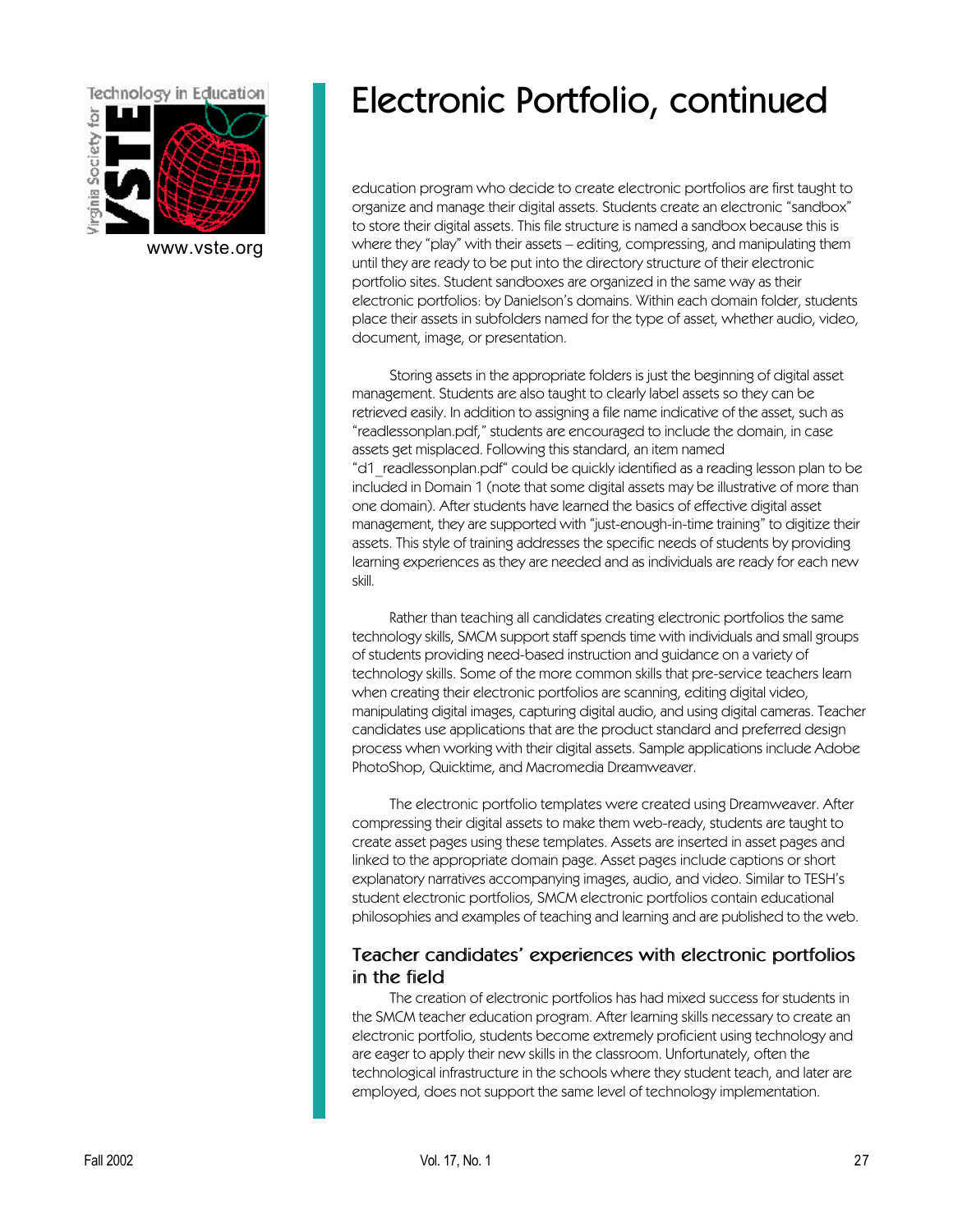

[www.vste.org](http://www.vste.org)

## Electronic Portfolio, continued

Formative data analysis further supports this observation. Each semester, students in the teacher education program take the Level of Technology Implementation (LoTi) survey designed by Moersch (2001). Through a web-based self-administered questionnaire, the LoTi estimates "the use of technology as an interactive learning medium" (Moersch, 2001) and assigns a LoTi score, 0-6. A score of zero indicates a teacher showing a "perceived lack of access to technologybased tools (e.g., computers) or a lack of time to pursue electronic technology implementation. Existing technology is predominately text-based (e.g., ditto sheets, chalkboard, overhead projector)" (LoTi Breakdown, Non-Use, ¶1). A teacher performing at Level Six perceives technology as

> a process, product (e.g., invention, patent, new software design), and/or tool for students to find solutions related to an identified 'real-world' problem or issue of significance to them. At this level, there is no longer a division between instruction and technology use in the classroom. Technology provides a seamless medium for information queries, problem solving, and/or product development. Students have ready access to and a complete understanding of a vast array of technology-based tools to accomplish any particular task at school. The instructional curriculum is entirely learner-based. The content emerges based on the needs of the learner according to his/her interests, needs, and/or aspirations and is supported by unlimited access to the most current computer applications and infrastructure available. (LoTi Breakdown, Refinement, ¶1)

When a recent group (January 2000) of pre-service teachers took the survey prior to their professional semester of full-time student teaching, 45.5 percent of the students were performing at or above Level 3 as applied to their Current Instructional Practices component of the LoTi. In December 2000, after their student teaching experiences, the group took the survey again. Only 4.5 percent of the teachers were performing at or above Level 3. A teacher performing at Level Three typically meets the following description:

> Technology-based tools including databases, spreadsheet and graphing packages, multimedia and desktop publishing applications, and Internet use complement selected instructional events (e.g., field investigation using spreadsheets/graphs to analyze results from local water quality samples) or multimedia/web-based projects at the analysis, synthesis, and evaluation levels. Though the learning activity may or may not be perceived as authentic by the student, emphasis is, nonetheless, placed on higher levels of cognitive processing and in-depth treatment of the content using a variety of thinking skill strategies (e.g., problem-solving, decision-making, reflective thinking, experimentation, scientific inquiry). (LoTi Breakdown, Infusion, ¶1)

This decline was largely attributed to different standards for the technological infrastructure in the K-12 settings, including computers that are older and slower than what the students use on campus, fewer available peripherals than at campus computer labs, and sluggish dial-up Internet connections. Such trends are not unique to SMCM's student teachers and their experiences in local K-12 schools. Solomon (2002) describes the digital divide that exists nationally in K-12 schools: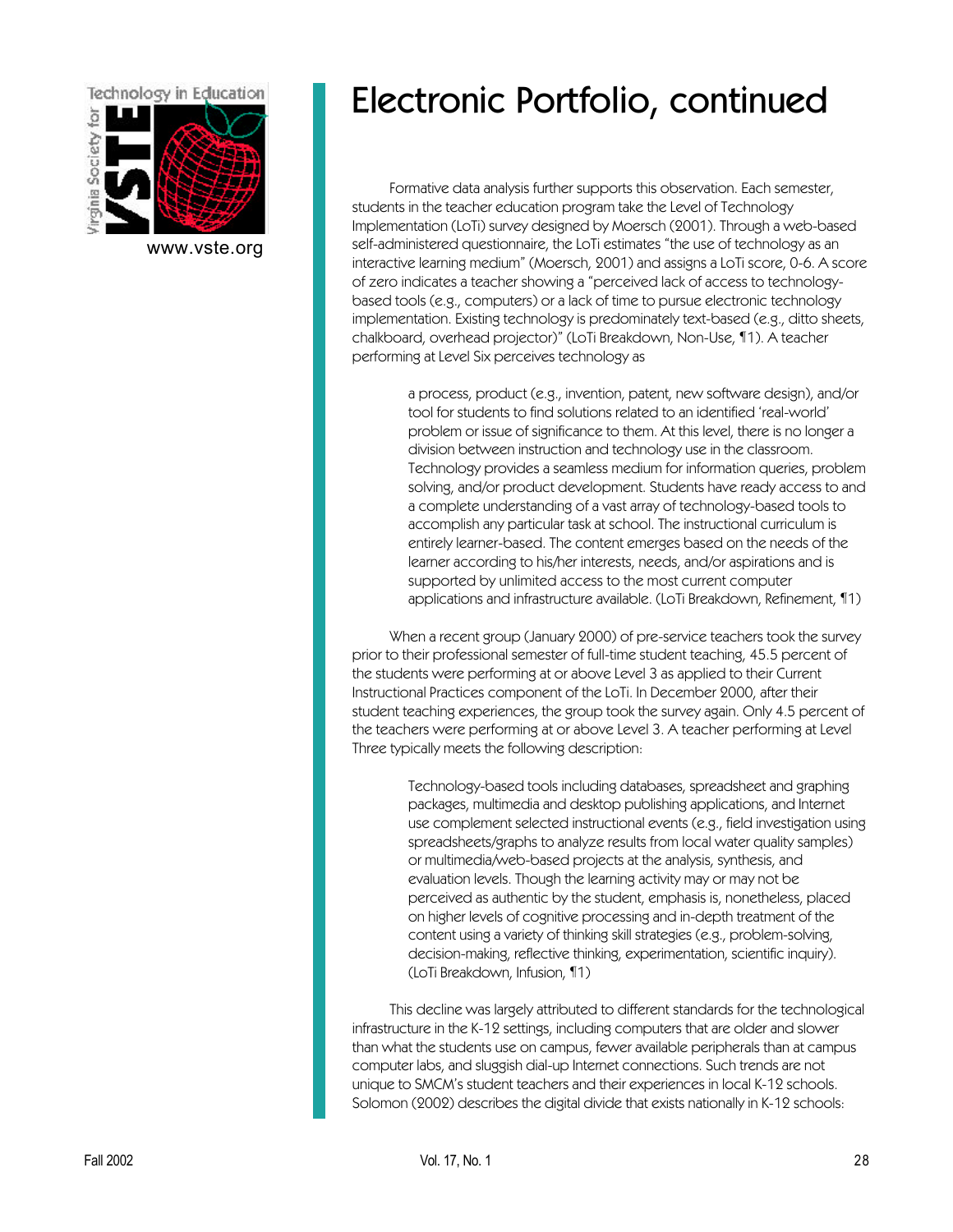

[www.vste.org](http://www.vste.org)

## Electronic Portfolio, continued

(Schools) that began purchasing computers many years ago or that have limited resources may be using older equipment with less capability. The sheer size of their investments in technology and infrastructure prevents them from tossing the old and bringing in the new in a time frame that would allow them to take advantage of recent advances. (p. 18)

In keeping with this statement, it is apparent that classroom technology integration is somewhat insufficient in Maryland schools. A recent Maryland State Department of Education Technology Inventory reported that only 70% of MD school staff demonstrates "intermediate" technology integration, being able to "integrate applications in some activities, and can help students use technology" (MSDE, 2002). Despite this discouraging finding, other data from the same report indicates that a lack of technology infrastructure is not the root of the K-12 classroom technology integration problem:

> The digital divide exists, but is less at the technology infrastructure level. The digital divide widens significantly with the progression from technology infrastructure towards effective use, application and full integration into classroom curriculum. Considering this information, more thorough training of pre-service and in-service teachers in appropriate classroom applications of technology will result in more effective and frequent integration. (MSDE, 2002)

At SMCM, students in the teacher education program are taking advantage of opportunities to practice integrating technology in the K-12 classroom. With the help of a United States Department of Education Grant, Preparing Tomorrow's Teachers to Use Technology, (U.S. Department of Education Grant#P342A010037) the second group of student teachers to go through the St. Mary's program found innovative ways to integrate the technology they had learned while creating electronic portfolios in their K-12 classroom lessons. Each student was issued an Apple iBook laptop to use during their student teaching semester beginning in August 2001, and an additional Instructional Technologist was hired in the educational studies department.

These resources resulted in advanced scores on the LoTi component of Current Instructional Practices, with the new cohort scores jumping from 37.5 percent to 50.0 percent assessed at or above LoTi level 3. It is the expectation of the Educational Studies Department at the college that their students' LoTi levels will continue to increase over time. Beginning in the Spring 2002 semester, students applying for student teaching during the following fall semester were given the option to enroll in a Technology in the Classroom course to learn ways to effectively use technology in the K-12 classroom, including creating WebQuests and selecting and integrating age-appropriate software. Most of the students opted to take the course and were issued an iBook for the semester to support their classroom efforts.

 It was during this same semester that the majority of students enrolled in Technology in the Classroom took courses that required approximately five hours of classroom visits in the classroom where they were placed for student teaching. When students visited the K-12 classrooms, they were able to see the potential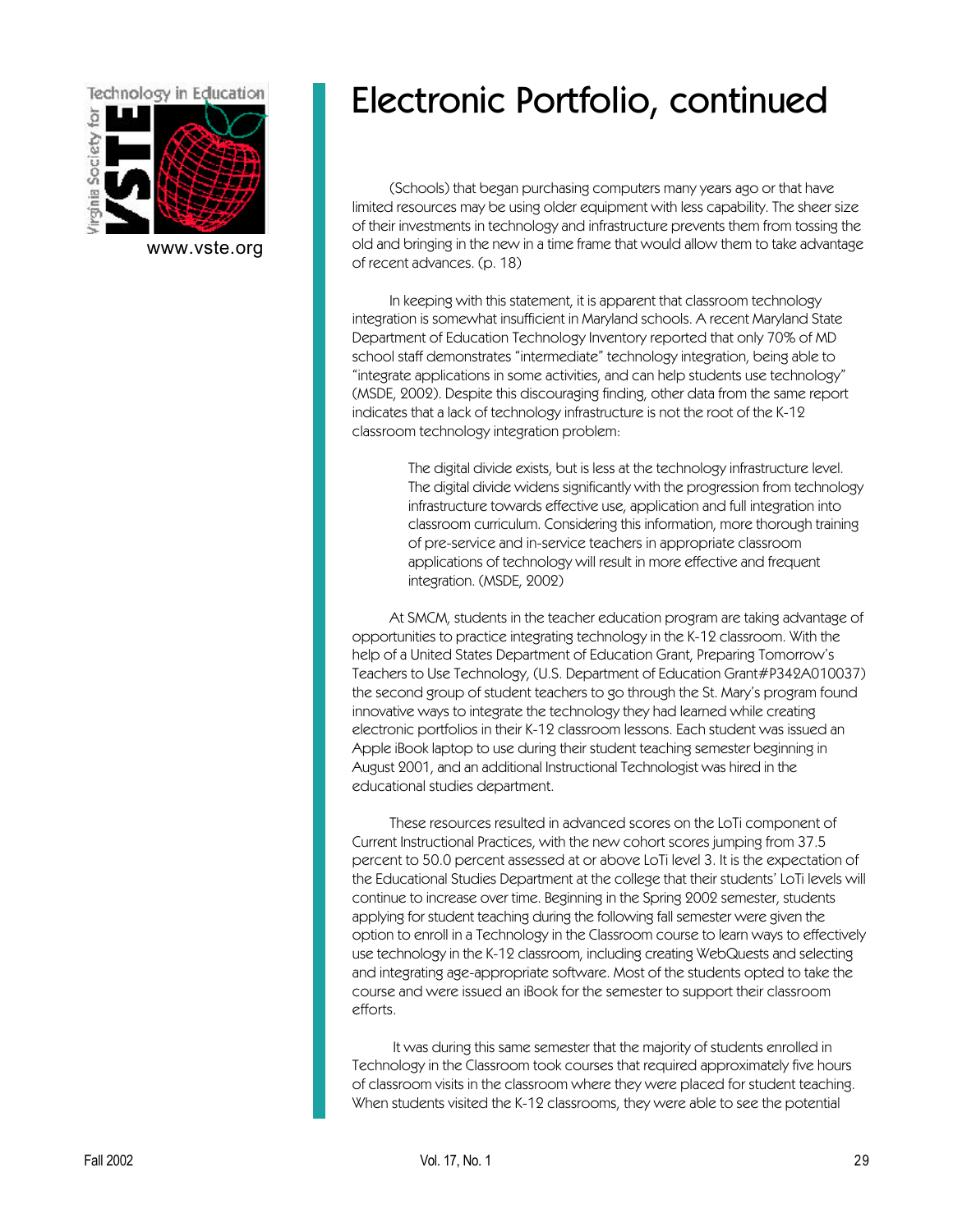

[www.vste.org](http://www.vste.org)

## Electronic Portfolio, continued

application of instructional techniques they were learning in Technology in the Classroom. Several students from this group also elected to take a summer 2002 independent study course focusing on the creation of electronic portfolios.

Creating electronic portfolios has had positive outcomes beyond increasing pre-service teacher integration of technology in the K-12 classroom from the standpoint of graduates of the teacher education program at St. Mary's College. These pre-service teachers have found that they are more marketable to potential employers because they can serve as technology resource personnel in K-12 schools.

Often, classroom teachers are called on to provide technological support and aid to other teachers in their schools, and these pre-service teachers who have learned the skills necessary to construct electronic portfolios can do this. They are also prepared to be advocates in the school system for adopting and procuring appropriate classroom technology in the K-12 school. When one recent graduate of the program took her electronic portfolio to an interview with an elementary school principal, she reported that he was "blown away by my ePort! He was just as interested in how I'd made it as he was in the content of it." Additionally, new teachers who have created electronic portfolios are already meeting new technology standards, such as the Maryland Teacher Technology Standards as a result of learning the skills necessary to construct an electronic portfolio.

Teachers who create electronic portfolios are likely to utilize more performance-based assessment with their learners. Although all K-12 students may not be ready to create electronic portfolios using Dreamweaver, they can still learn to create multimedia presentations using applications such as Hyperstudio and PowerPoint. As with teachers' electronic portfolios, students' multimedia presentations are not dependent on Internet access. Schools that do not have high-speed Internet connections are just as able to support multimedia production stations for student and teacher use. Teachers and learners can use a variety of multimedia applications and hardware to create presentation portfolios, publishing them to the Internet when their school becomes connected. At SMCM, students creating electronic portfolios view them in an Internet browser during the production stage, but do not publish their electronic portfolios on the Web until they are finished. Some choose never to publish them to the Internet for privacy reasons, using compact disc copies of their portfolios to share with potential employers.

#### **Other uses of electronic portfolios**

The use of adaptations of electronic portfolios for assessment has spread across campus at SMCM to include seven departments and approximately 20% of the student body. Although the project started as a means for student teachers to showcase their teaching skills and philosophies, it has reached a variety of disciplines on campus. SMCM students and faculty in several disciplines have adapted the original templates to meet their needs, deviating from Danielson's (1996) domains as appropriate. The college administration is even considering the adoption of electronic portfolios as an alternative to traditional paper portfolios as an evaluative tool for faculty promotion and tenure. The ePortfolio structure and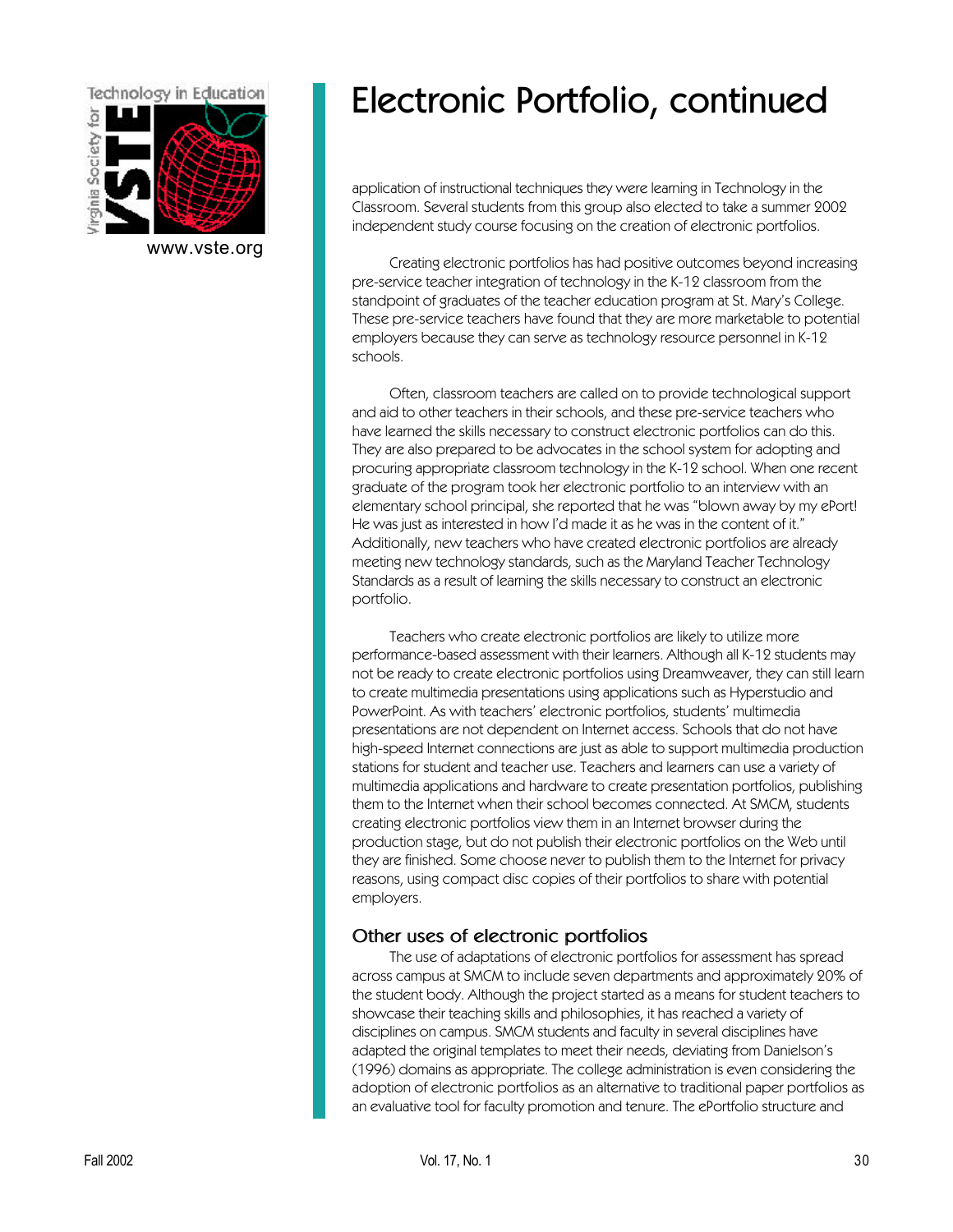

[www.vste.org](http://www.vste.org)

# Electronic Portfolio, continued

templates were adapted to be used as a platform for collecting Writing Center tutor and student writing samples.

Biology students utilized the electronic portfolio templates and wireless iBooks to document their research projects at Turneff Atoll, Belize during the spring of 2002. Each of the 5 groups (2-3 students each) designed, conducted and documented a field experiment to investigate various biological and ecological processes. A class website was established on an instructor iBook and made available to all of the students via a wireless base station in the field. All data collected by each group was entered into the electronic portfolio templates on the group's iBook and posted on the class website. Digital images, video and audio of the terrestrial and aquatic environments were collected and posted on the class website in the field for utilization as study aids by the students. The field Web site was subsequently transferred to the main campus web servers upon return to campus.

Visiting students from Shanghai, China (summer 2001, 2002) created electronic portfolios to document their progress and experiences during a sixweek intensive study of English as a conversational language. Students were expected to use the target language, English, while learning how to enter and manipulate text, images, audio and video electronically in the electronic portfolio templates. Each student portfolio was continually updated and posted on the campus web server to provide friends, family and colleagues back in Shanghai an opportunity to monitor the progress of the students.

By using Danielson's Framework for Teaching as a basis for the organization of electronic portfolios, pre-service teachers at St. Mary's College of Maryland exemplify both their classroom competencies as well as their ability to create a performance-based assessment tool in a way that has universal appeal. They also demonstrate their technological talents as they showcase their work in a multimedia format. As these students move into the professional world as classroom teachers, they will likely integrate performance-based methodologies in their lessons and assessments.

## References

- Barrett, H. (2000). Electronic portfolio development process. Retrieved July [2002, from http://www.helenbarrett.com/portfolios/EPDevProcess.html#ben](http://www.helenbarrett.com/portfolios/EPDevProcess.html#ben)
- [Danielson, C. \(1996\). Enhancing professional practice: A framework for teaching.](http://www.ascd.org/readingroom/books/danielson96book.html#chap1) Retrieved July 2002, from http://www.ascd.org/readingroom/books/ danielson96book.html#chap1
- Hicks, D., Carico, K. M., & Glasson, G. E. (2001). The development of electronic portfolios in teacher education programs for assessment of student teachers in [relation to professional teaching standards. VSTE Journal, 16\(1\), 37-52. Retrieved](http://www.vste.org/communication/journal/index.html) July 2002, from http://www.vste.org/communication/journal/index.html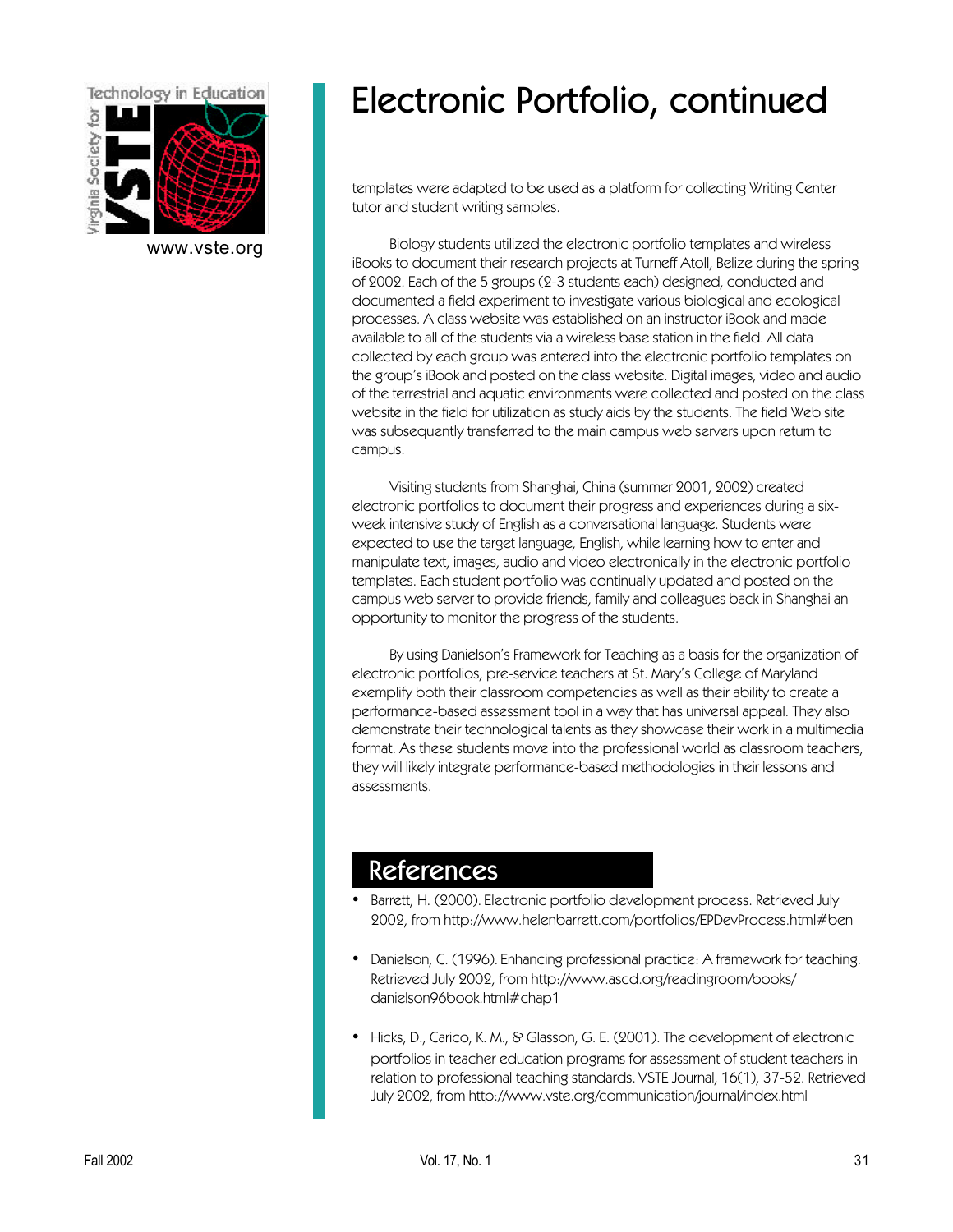

[www.vste.org](http://www.vste.org)

# Electronic Portfolio, continued

- Interstate New Teacher Assessment and Support Consortium. (1992). Model [standards for beginning teacher licensing and development. Retrieved July 2002,](http://www.ccsso.org/intascst.html) from http://www.ccsso.org/intascst.html
- [Martin-Kneip, G. \(1999\). Capturing the wisdom of practice. Retrieved July 2002,](http://www.ascd.org/readingroom/books/martin99.html#ch1) from http://www.ascd.org/readingroom/books/martin99.html#ch1
- [Maryland State Department of Education. \(2002\). Technology inventory](http://msde.aws.com/results/statesum.asp?cid=29) summary. Retrieved July 2002, from http://msde.aws.com/results/ statesum.asp?cid=29
- [Maryland State Department of Education. \(n.d.\). Maryland teacher technology](http://www.smcm.edu/msde-pt3/) standards. Retrieved July 2002, from http://www.smcm.edu/msde-pt3/
- [Moersch, C. \(2001\). Level of technology implementation. Retrieved July 2002,](http://www.learning-quest.com/technologyassessment.html) from http://www.learning-quest.com/technologyassessment.html
- [National Center for Education Statistics. \(2001\). Digest of education statistics.](http://nces.ed.gov/pubs2002/digest2001/ch7.asp#et) Retrieved July 2002, from http://nces.ed.gov/pubs2002/digest2001/ ch7.asp#et
- Solomon, G. (2002). Digital equity: It's not just about access anymore. Technology and Learning, 22, 18-26.
- [The George Lucas Educational Foundation. \(2002\). Grant Wiggins on assessment.](http://www.glef.org/) Retrieved July 2002, from http://www.glef.org/

## Acknowledgements

PT3 Implementation Grant #P342A010037 supported the electronic portfolio projects described in this paper. The total amount of federal funds for the grant is \$285,336. 49.62% of the project is financed by federal funds. 50.38% of the project, or \$289,677 is financed by nongovernmental sources.

## About the Author

Amy Keefe, Ed Kobrinski, Phyllis Keen, and Chris Mattia are members of the PT3 project team at St. Mary's College of Maryland. Christopher Moersch is the external evaluator for the grant. You can contact the lead author, Amy Keefe, at adkeefe@smcm.edu.

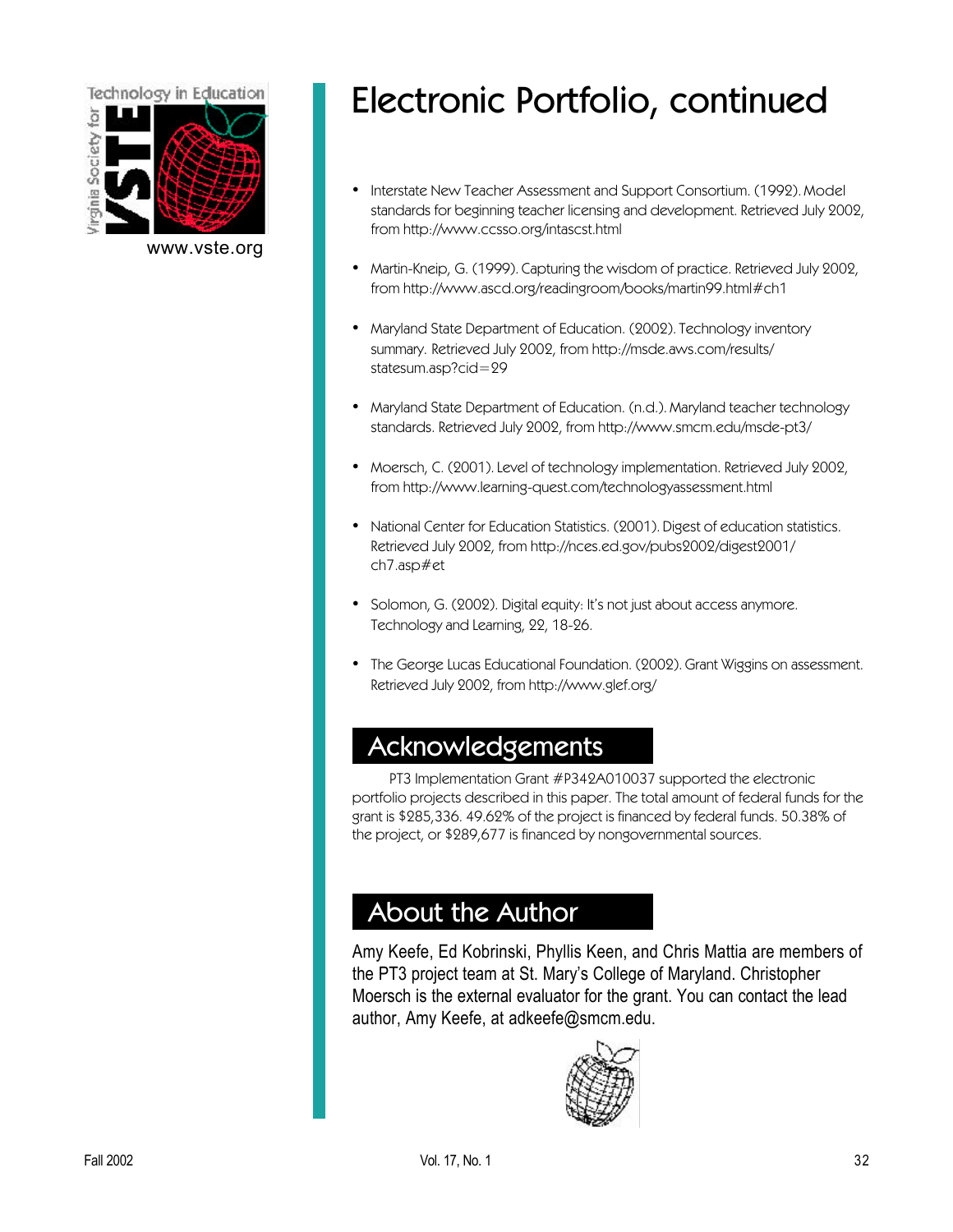<span id="page-32-0"></span>

[www.vste.org](http://www.vste.org)

# One Day in The Life of A Victim

*by Sharon Hurwitz*

The following article, submitted by the recipients of the VSTE 2002 Mini-Grant<br>The award, describes the activities of two teachers at Bethel High School (Hampton)<br>Va.) as they engaged their students in an innovative projec he following article, submitted by the recipients of the VSTE 2002 Mini-Grant award, describes the activities of two teachers at Bethel High School (Hampton, about prejudice and victimization. For more information about VSTE mini-grants, see: <http://www.vste.org/community/minigrants.html>

#### **"Sticks and stones may break my bones, but words will never hurt me."**

As teachers and parents, we often teach this saying to our children, hoping to counteract the negative and hateful words they will encounter during school. But words can hurt when they are used to criticize a child for their physical appearance, their sexual orientation, or their racial background. It is because of this pervasive taunting in our urban high school of 2000 that the reading specialist and I, a former English teacher and now school-based technology specialist, decided to create a project that could be used by English teachers and/or social studies teachers. It had to be engaging, had to involve reading and technology, and had to help them become aware of another person's values, experiences, and way of life. We chose the WebQuest.

The WebQuest is an inquiry-centered or problem-centered activity in which students interact with information they have obtained primarily from resources on the Internet. Bernie Dodge of San Diego State University is credited with being the "Father of the WebQuest." The WebQuest gives students freedom to learn using multiple learning styles, thus keeping them actively engaged. Most WebQuests follow a pattern or template, giving teachers a useful and easy way to develop them.

They contain two major subdivisions – a student section, which takes the students through a series of interactive activities, and a teacher section, which gives teachers all they need to know in order to help their students. In the student section, [students log onto the Internet \(http://www.sbo.hampton.k12.va.us/webquest/](http://www.sbo.hampton.k12.va.us/webquest/index.htm) index.htm), find the WebQuest site, and follow the directions. After reading an introduction, they are asked to do a series of activities, which usually include researching information on the Internet and developing a project, which can be shared with the class. There is often an evaluation component within the WebQuest so students know exactly what is expected of them.

The VSTE Journal is published by the Virginia Society for Technology in Education. Permission is granted to copy and distribute single articles from this publication for non-profit use with copyright notice.

Contents copyright © 2002, VSTE All rights reserved.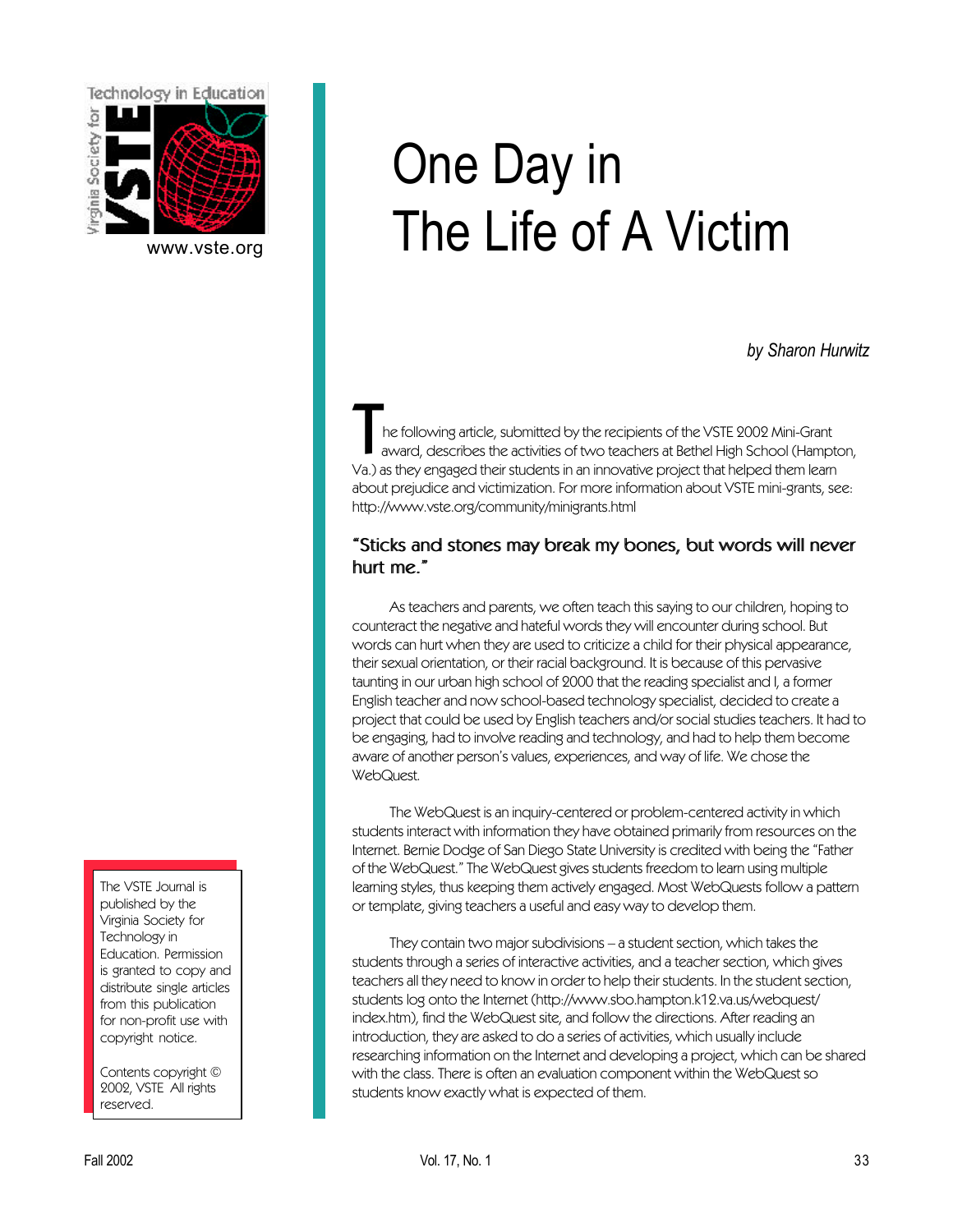

[www.vste.org](http://www.vste.org)

# One Day, continued

In One Day in The Life of A Victim, students read an introduction about how prejudice leads to people being victimized. They are then directed to a page, which describes several young adult novels about young people being victimized because of their race, religion, physical or mental handicap, or sexual orientation. Students choose one novel to read, and everyone reading the same novel works together in a group to finish the activities. They conduct research about the group being victimized, which is then used to develop web pages.

The first time we did this project with 54 developmental reading students, they created a quilt with each square showing their feelings about respect of diversity. The second time, we had the students create iMovies showing their feelings. We were able to do this because VSTE provided us with the funds to purchase a digital movie camera.

Students loved doing this project because it gave them choices – which novel to read, which activities, and which culminating project. They were able to work in groups, which reduced their fear factor of using new technology (Like they were afraid! We were more afraid than they were – they just jumped right in!). And they learned from the experience. Students wrote with sensitivity and a newfound tolerance of differences in others.

#### **After the Project**

As happens with all good projects, every project has a life of its own. As we learned more about the use of iMovie and as we introduced it to students, they bragged about what they were doing to other students and teachers. We started getting requests from teachers on how they could use the program with their students and in their content. We were able to come up with the following activities.

- All About Me The AVID class created an iMovie to tell about their program.
- Sheroes from Herstory After reading biographies about famous women in history, students created iMovie slide shows about their subjects.
- Interpretation of a Theme Students in the video club were studying theme and chose to create an iMovie depicting Patriotism. They used scanned pictures from newspapers (9/11), video clips, and patriotic music to compose their movie.

### **What We Learned**

Imovie is a versatile and exciting tool that will engage students in the analytic process. They spent more time on picking out the exact pictures and music to fit their theme or subject. They spent hours editing their features to make sure the timing was perfect. In a word, they loved iMovie.

## About the Author

*Sharon Hurwitz is a technology specialist at Bethel High School in Hampton, Va. She can be reached at SHurwitz@sbo.hampton.k12.va.us.*

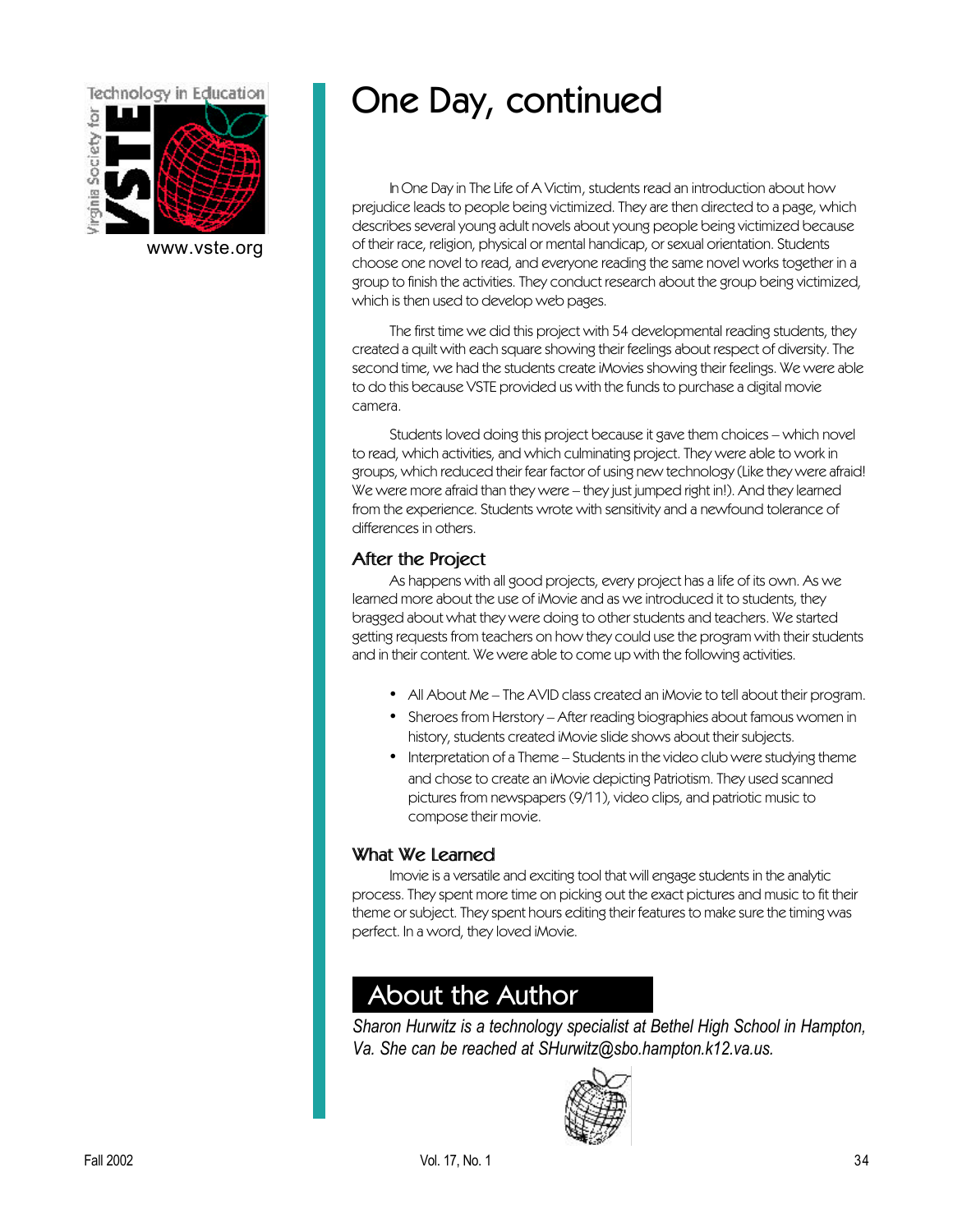

[www.vste.org](http://www.vste.org)

# Links to Popular VSTE Online Resources:

### [Current VSTE Board of Directors](http://www.vste.org/communication/board.html) and Officers:

www.vste.org/communication/board.html

VSTE Electronic Journal Submission Guidelines:

[www.vste.org/communication/journal.html](http://www.vste.org/communication/journal.html)

[VSTE Membership Information:](http://www.vste.org/community/membership.html) www.vste.org/community/membership.html

[VSTE's Annual State Technology Conference:](http://www.vste.org/conference/2002/)

www.vste.org/conference/2002/